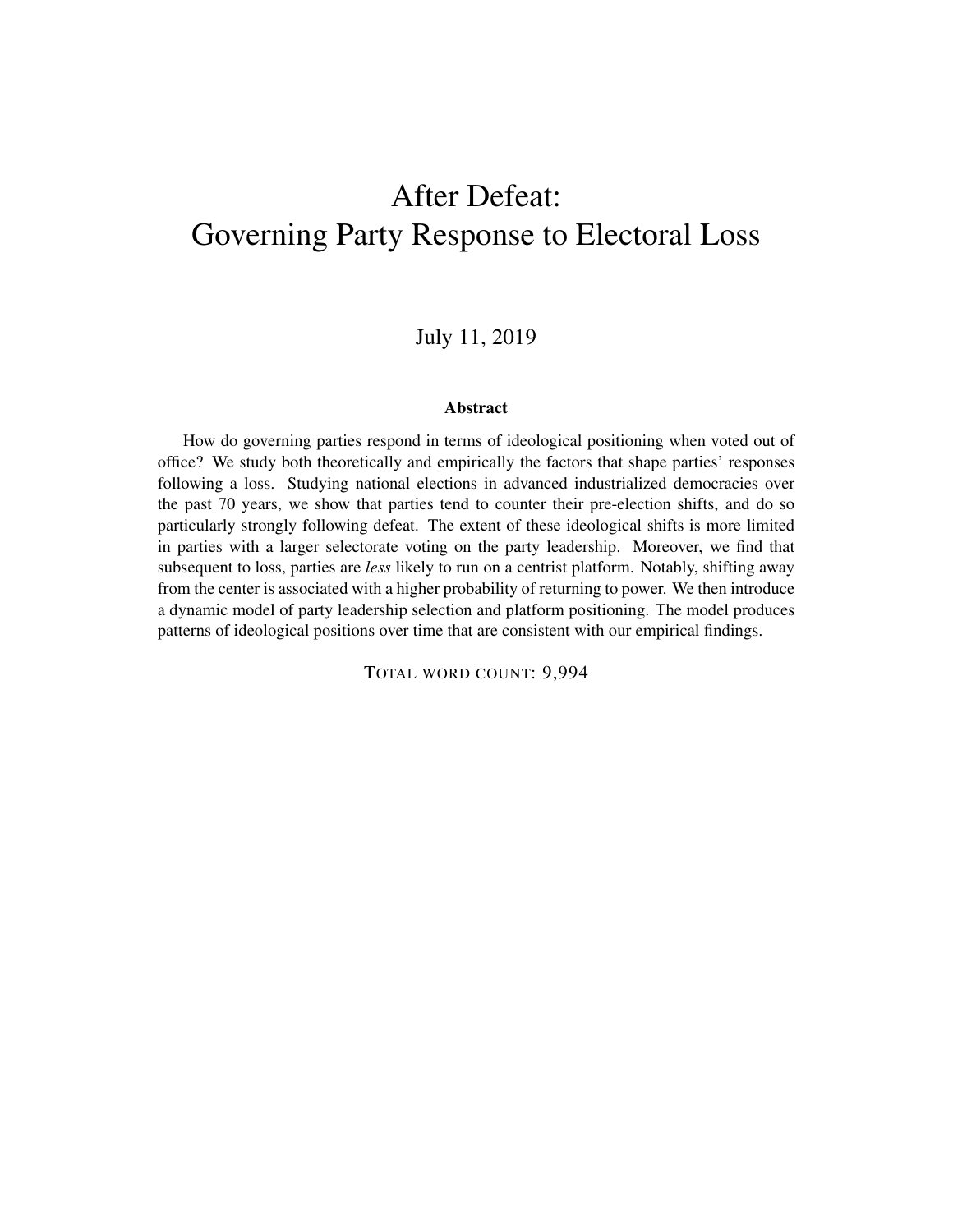# <span id="page-1-0"></span>1 Introduction

In the aftermath of its comprehensive loss of the 2010 UK elections, the Labour Party's base was engaged in a bitter leadership race. After 12 consecutive years in power, the race to replace the outgoing Gordon Brown pitted two candidates representing divergent approaches to resurrecting the party's fortunes. The first approach, embodied by David Miliband's candidacy, argued that future success required the party to re-capture New Labour's moderate mantle, which served the party well under Tony Blair's premiership. The second, advocated by David's *brother*, Edward, held that the party had lost its appeal to its electoral base by moving too much to the center and abandoning its identity. Declaring New Labour to be "dead", he lamented the party's drift to a "brutish US-style capitalism", and offered to change course. The party's primary voters ultimately opted for Edward Miliband as the party's leader, and as promised he pursued a distinctly more leftist stance than the one espoused during the Blair era.<sup>[1](#page-0-0)</sup>

The dilemma of how to correct course following defeat is clearly one that many major parties confront after an electoral defeat. Indeed, in the aftermath of Hillary Clinton's loss in the 2016 presidential elections, the US Democratic party has been embroiled in a heated internal debate about the right way of moving forward. Some, most vocally the supporters of Senator Bernie Sanders, have argued that the party must adopt a more progressive and distinctive stance. Others advocated a shift toward the center, particularly on some social issues, in order to better appeal to white working class voters.

What approaches do major parties take following a loss: do they stick with the status quo, or do they make substantial shifts in positioning? When parties do reposition, is it toward the center or away from it? What explains their choices? Under standard Downsian logic, parties

<sup>1</sup>According to the May 8 2015 *Financial Times*, "[Miliband's] intellectual attempt to shift the party back towards its leftwing roots ended in a resignation speech... he turned his back on many of New Labour's tenets..."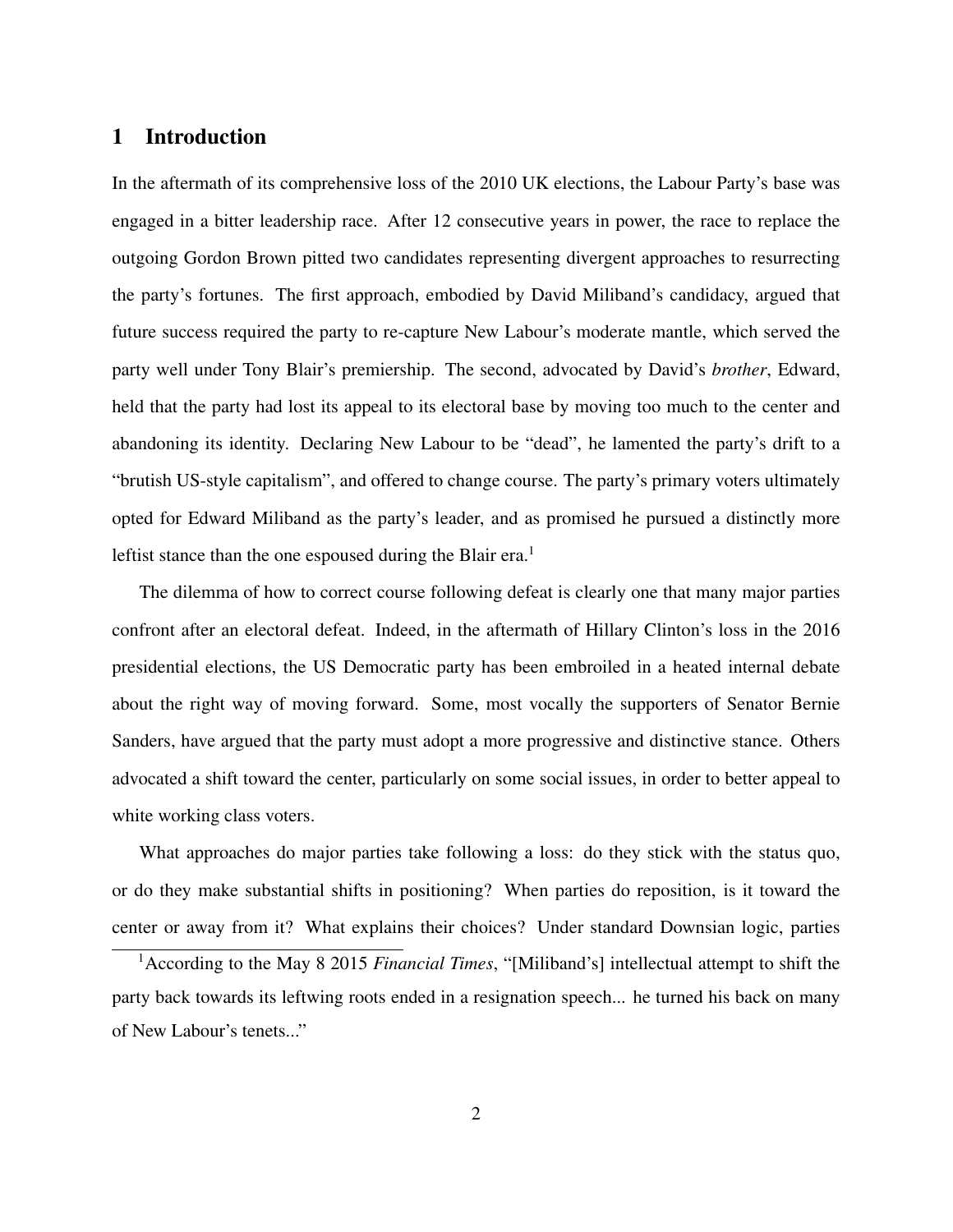should move toward the electorate's median voter in order to win [\(Downs, 1957\)](#page-35-0). If a loss implies that a party was too far away from the median, then the predicted reaction would be a shift to the center. Yet obviously parties do not inevitably converge all the way to the median voter. An extensive theoretical literature on platform choice provides a host of possible explanations for nonconvergence, including party ideology, uncertainty, reputational issues, and internal organization (See [Schofield and Sened](#page-36-0) [\(2005\)](#page-36-0) and [Duggan and Martinelli](#page-35-1) [\(2017\)](#page-35-1) for reviews). However, tests of theoretical accounts of platform choice over time are limited, and the available evidence on responses to electoral outcomes remains mixed [\(Adams et al., 2004;](#page-34-0) [Ezrow et al., 2011;](#page-35-2) [Somer-](#page-37-0)[Topcu, 2009\)](#page-37-0).

We study the determinants of both magnitude and direction of shift in party positioning, focusing on the impact of electoral defeat of governing parties. We begin with an empirical analysis of a new dataset containing all post-1945 elections in OECD countries. In particular, we probe the association between changes in platform positioning and previous electoral outcomes, moderated by intra-party leadership selection processes. The analysis diverges from extant empirical literature in two ways. First, it focuses on the *direction of changes* in party positioning, rather than on when changes occur.[2](#page-0-0) Second, it considers *loss of power* as a qualitatively distinct phenomenon, rather than simply changes in vote share. We do so because changing the party's position in a meaningful manner is often a challenging process that requires overcoming strong internal opposition [\(Budge,](#page-34-1) [Ezrow, and McDonald, 2010;](#page-34-1) [Walgrave and Nuytemans, 2009\)](#page-37-1). Our conjecture is that a drop in vote share that does not affect the party's governing status is less likely to provide the necessary impetus. In contrast, an electoral defeat that entails loss of power is more likely to bring about a reevaluation of the party's position and strategy.

Our empirical analysis shows an unambiguous direction of platform shifts. Following a loss, major parties tend to move *away* from the center. The notion that parties seek to position themselves closer to the preferences of the median voter is not supported by the data. In fact, holding all

 ${}^{2}$ But see [Bawn and Somer-Topcu](#page-34-2) [\(2012\)](#page-34-2).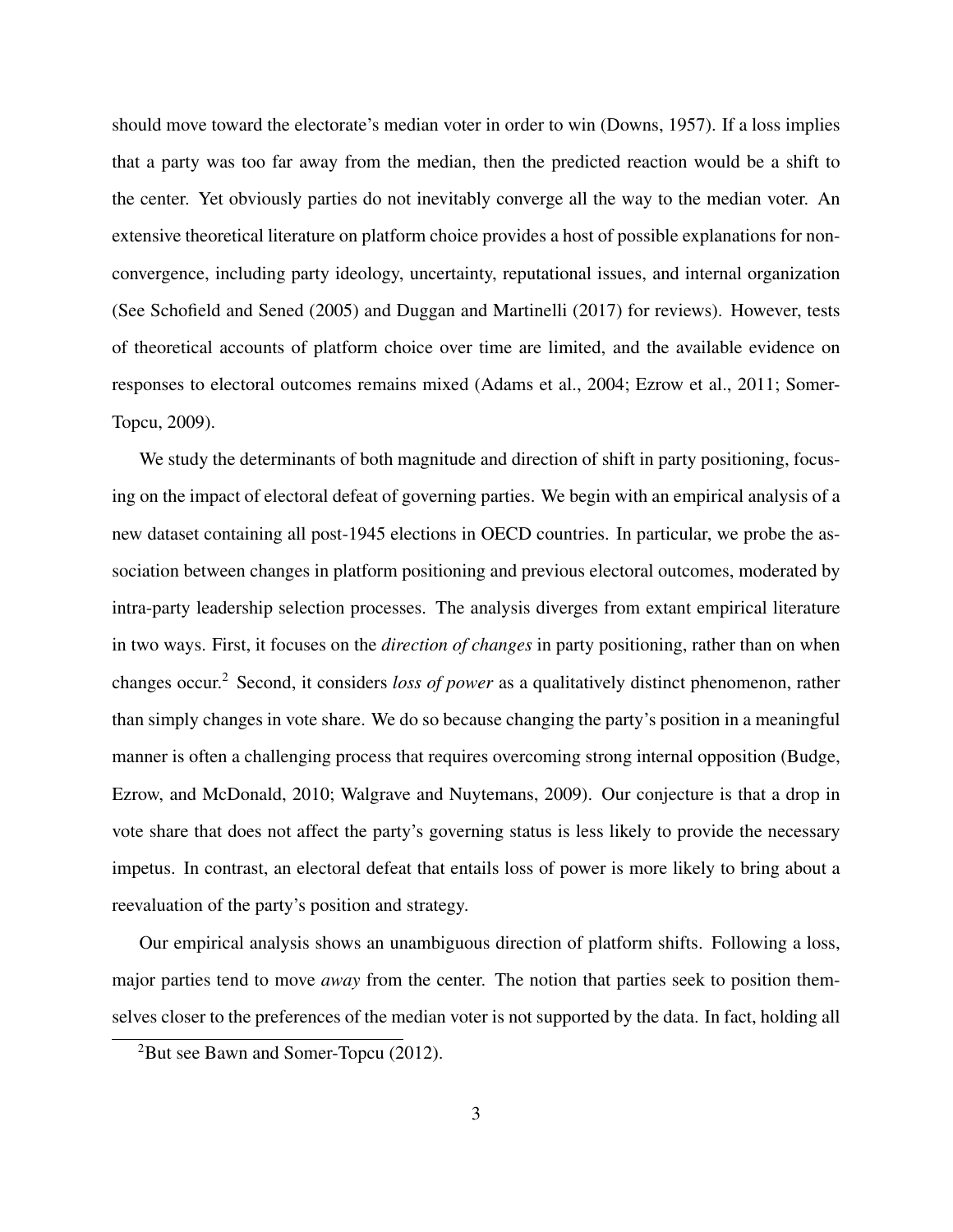else constant, a party that lost an election is 18.5 percentage points less likely to run as a centrist in the subsequent election than a party that had not just suffered defeat. This represents a massive 48.4% drop from the baseline probability of running as a centrist.

More generally, we find that parties tend to correct course from the previous election, i.e. reverse direction from their previous shift, irrespective of their electoral performance. While these dynamic patterns are not surprising, our analysis indicates that the shift is significantly larger after suffering defeat. We also find that the institutional structure of parties affects the magnitude of ideological shifts, which tends to be smaller when a large selectorate chooses the party's leadership (e.g. in a primary election). In contrast, we find little support for other plausible conjectures. For example, the extent of the shift is not a function of how badly the party performed in the previous election: conditional on loss, the size of the decline in vote-share is not associated with a larger ideological shift. We also find no relationship between economic conditions preceding losses and subsequent ideological shifts.

Finally, we find evidence tying post-defeat strategies to subsequent electoral fortunes. Specifically, major parties that shift away from the center following defeat are more likely to return to power in the subsequent election. This increase in the likelihood of victory is sizable, standing at about 6 percentage points. This pattern may not be causal, but it suggests that voters' perceptions of the party's viability may be affected by its approach for resurrecting its electoral standing.

What might account for these results? Our findings on selectorates suggest that internal party organization may drive party adjustments over time. The second half of the paper develops this idea with a theory of two-party competition that can account for most of the empirical results. To generate hypotheses about the evolution of platforms, the model necessarily has a simple repeated structure. In each election, parties nominate a candidate from either their extreme and moderate ideological factions. An important parameter is the size of a party's selectorate, which we model as the probability that a neutral party member chooses the candidate. This member is ideologically indifferent between factions and therefore bases her decision on candidate electability. Ideological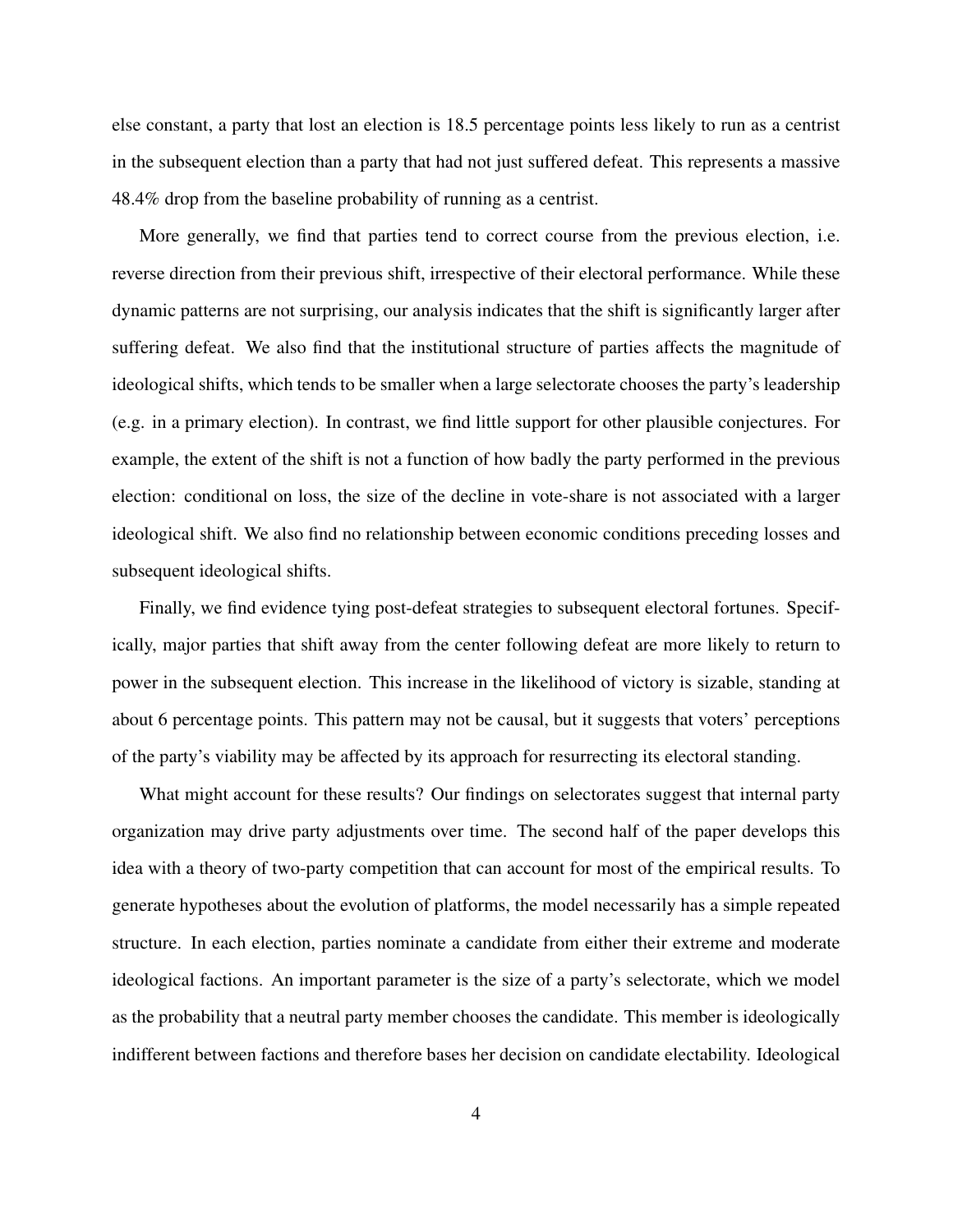moderation and high quality both improve electoral prospects, but extreme high-quality candidates are better than moderate low-quality candidates.

If the neutral member does not have nomination power, then the "lead" faction, or the faction that produced the party's candidate in the previous election, will nominate its own candidate. Smaller selectorates therefore correspond to higher persistence in factional control, along with lower candidate quality. Our mechanism thus can relate to party organizations ranging from primary elections to centralized selection by leaders of a dominant faction.

The equilibrium of the model can be analyzed as a finite state Markov chain. While the long run outcomes of the model are too complex to characterize analytically, we can use standard techniques to examine the evolution of candidate ideology. An important intuition is that losses reflect the underlying steady state distribution of party platforms and candidate quality. Roughly speaking, a party usually benefits from moderate candidates, and therefore the lead faction will tend to be moderate. An extreme but higher quality candidate can sometimes achieve nomination, but this choice has three consequences. First, it raises the likelihood of losing, since the party could not nominate a high quality moderate. Second, it raises the subsequent (post-loss) likelihood of extremity, since the extreme faction is now the lead faction. Third, it raises the subsequent likelihood of platform adjustment, since the extreme faction is more vulnerable to being replaced than the moderate faction. These factors combine to produce the observed consequences of electoral losses, namely that parties become more likely to run further to the extreme, reverse course ideologically, and revise platforms. The predictions about the impact of selectorate size on rates of repositioning are somewhat more ambiguous, but are still consistent with the data over much of the parameter space. The model additionally produces predictions about the roles of polarization, intraparty ideological heterogeneity, and electoral bias.

Our analysis further develops a literature on ideological change in parties [\(Kalandrakis and](#page-35-3) [Spirling, 2012;](#page-35-3) [Budge, 1994;](#page-34-3) [Eguia and Giovannoni, 2019;](#page-35-4) [Kollman, Miller, and Page, 1992\)](#page-36-1). Our focus on the conditioning roles of selectorate size and candidate quality extends insights from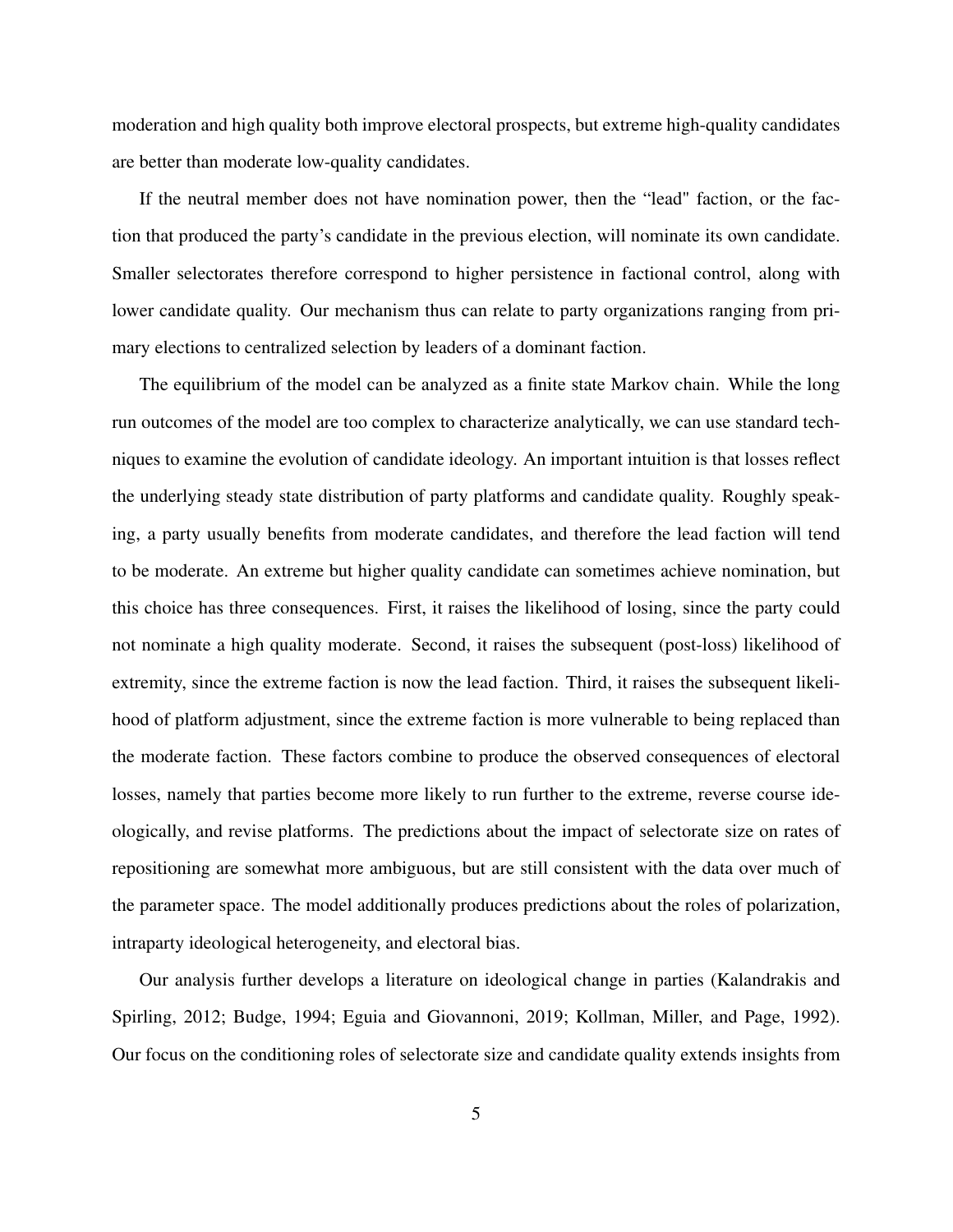models of primary elections to a dynamic setting [\(Adams and Merrill, 2008;](#page-34-4) [Snyder and Ting,](#page-37-2) [2011\)](#page-37-2). Our argument is also consistent with other studies that stress the importance of intra-party structure in accounting for shifts in party positioning [\(Lehrer, 2012;](#page-36-2) [Meyer, 2013;](#page-36-3) [Schumacher,](#page-37-3) [De Vries, and Vis, 2013\)](#page-37-3). Earlier work has shown that the balance between party leaders and activists conditions the impact of environmental incentives (e.g. being in opposition, shift in mean voters' preferences) on party-position change. This raises the question what factors shape the balance between leaders and activists. Our model's emphasis on the leadership's selectorate size offers one possible answer.

The rest of the paper is structured as follows. We begin by introducing three patterns in platform positioning subsequent to loss with case evidence, in order to anchor our approach to the question. We then describe our research design, the construction of the dataset and the estimators used to examine the relationship between loss of power and subsequent ideological positioning. Following a presentation of our empirical findings, we develop a theoretical model that can account for most of the key patterns of ideological positioning. After characterizing the model's results numerically, we conclude by discussing the broader implications of our findings.

## <span id="page-5-0"></span>2 Loss and Leadership Selection

A loss of power compels party leadership and membership to bring ideas and policy positions to chart a path forward. As the motivating examples in the introduction suggest, leadership selection is among the most popularly-discussed features of party strategy after highly visible losses of power. The selection of leaders and their attendant platforms is not always straightforward, because ideology is not the only important criterion. Candidate quality also matters [\(McCurley](#page-36-4) [and Mondak, 1995;](#page-36-4) [Stokes, 1992;](#page-37-4) [Stone and Simas, 2010\)](#page-37-5), and thus a less ideologically appealing candidate may have characteristics like experience or lack of corruption that make her more "electable." These two considerations–ideology and candidate quality–create an important tradeoff for the party's selectorate.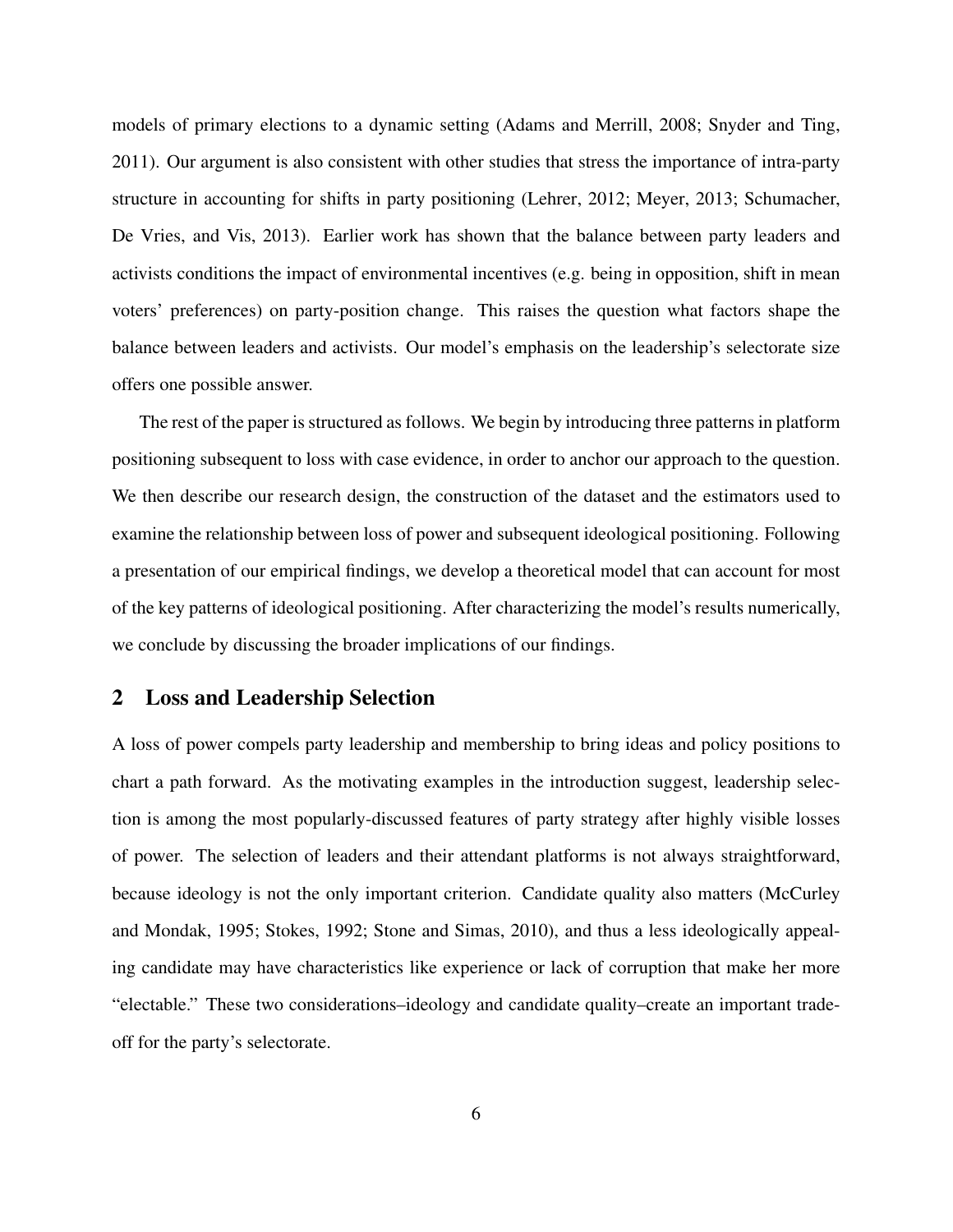Parties address leadership selection with a variety of institutional structures [\(Kenig, 2009;](#page-35-5) [Pilet](#page-36-5) [and Cross, 2014\)](#page-36-5). We examine party leadership selectorates as a source of such institutional variation, focusing on the difference between large (e.g. primaries) and small (e.g. party leadership) selection bodies. In our theoretical model, a larger selection body promotes higher quality candidates, on average. This follows from diverse accounts including the Condorcet jury theorem and arguments that the "wisdom of the crowd" is less susceptible to individual decision-making biases [\(Surowiecki, 2005\)](#page-37-6). Additionally, larger selectorates might be more representative of the general voting population, or they may avoid backroom dealings. Indeed, our assumption about the merit-promoting effects of larger selection bodies is commonly adopted in the leadership selection literature [\(Adams and Merrill, 2008;](#page-34-4) [Serra, 2011\)](#page-37-7).

Empirically, our assumption that large selectorates increase average candidate quality is supported in diverse contexts. [Hirano and Snyder](#page-35-6) [\(2019\)](#page-35-6) find that the introduction of primaries in the US led to the election of higher quality candidates, measured in terms of experience and newspaper endorsements. [Folke, Persson, and Rickne](#page-35-7) [\(2016\)](#page-35-7) suggest that preference votes in open-list PR systems allow voters to reveal high quality to party leaders controlling nomination. Some work on women's representation in PR lists suggests that the underrepresentation of women is driven by party- or elite-bias, not voter bias against women (e.g., [Esteve-Volart and Bagues, 2012\)](#page-35-8). A direct implication is that closed party nomination underrepresents or underplaces high-quality candidates. Unlike these works, we focus on higher offices in a cross-national framework. To date, in large part due to data constraints, efforts to measure candidate quality are done in within-country rather than cross-country studies. We outline these approaches in Appendix [A1.](#page-1-0)

In examining specific cases of parties that lost power, we observe several different dynamics, as elaborated in Appendix [A2.](#page-5-0) In some, parties remain anchored to their pre-election positions, as was evident in the case of Israel's Labor Party's 1988 electoral defeat. After its loss, the party elected as its leader Itzhak Rabin, a heralded former Chief of Staff and Security Minister. Keeping its ideological positioning almost unchanged, Rabin's "tough guy" aura helped the party win office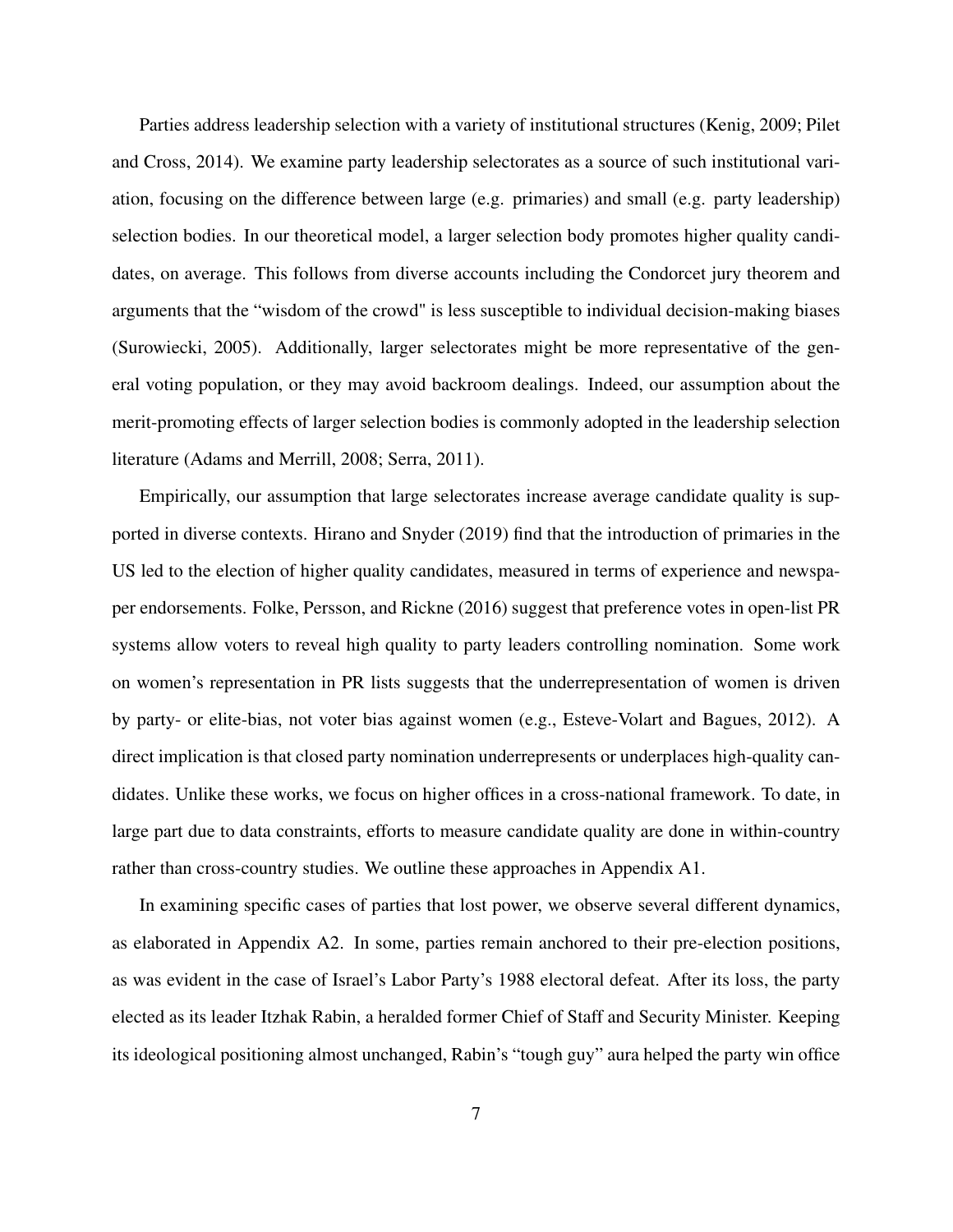in the subsequent elections. In other cases, parties appear to adopt substantially more *extreme* positions after losing office. For example, the nomination of Ronald Reagan in 1980 following Gerald Ford's narrow loss in 1976 commenced an era of right-wing ascendancy in the US Republican Party. Finally, some parties move to the center, as did the Australian Labour party, when ousted in 1996 after 13 years in power. The party not only replaced its leader, but also moved distinctly rightward toward the center of the political spectrum.

While multiple responses to loss are evident in the case evidence, how do these patterns compare empirically to party behavior in the absence of losing power? In the aggregate, how do parties that lose power differ from those that maintain it? To answer this question we examine the association between loss of power and several measures of subsequent ideological positioning across postwar OECD democracies.

# <span id="page-7-0"></span>3 Research Design

## 3.1 Data

We compile an expansive dataset comprised of elections in OECD member countries in Europe, North America, and Asia from 1945-2015. Each country enters the panel in its first post-war democratic election. Our dependent variables are coded from the Manifesto Project's (MARPOR) right-left coding of party platforms (Lehmann et al.,  $2016$ ).<sup>[3](#page-0-0)</sup> We examine the robustness of our results to the MARPOR salience-based ideological measure by re-estimating all main analyses using dependent variables coded from the logit-transformed measure of right-left ideology by [Lowe](#page-36-7) [et al.](#page-36-7) [\(2011\)](#page-36-7) in Appendix [A6.](#page-24-0) Our substantive results persist regardless of the operationalization of the ideological measure.

<sup>3</sup>We use MARPOR data on party positions because each observation in our analysis requires a party's platform in two to three consecutive elections. For datasets with shorter time series such as the Chapel Hill Expert Survey (CHES), the number of observations drops precipitously. MARPOR's right-left coding correlates strongly with CHES ( $\rho = 0.7$ ) [\(Bakker et al., 2015\)](#page-34-5).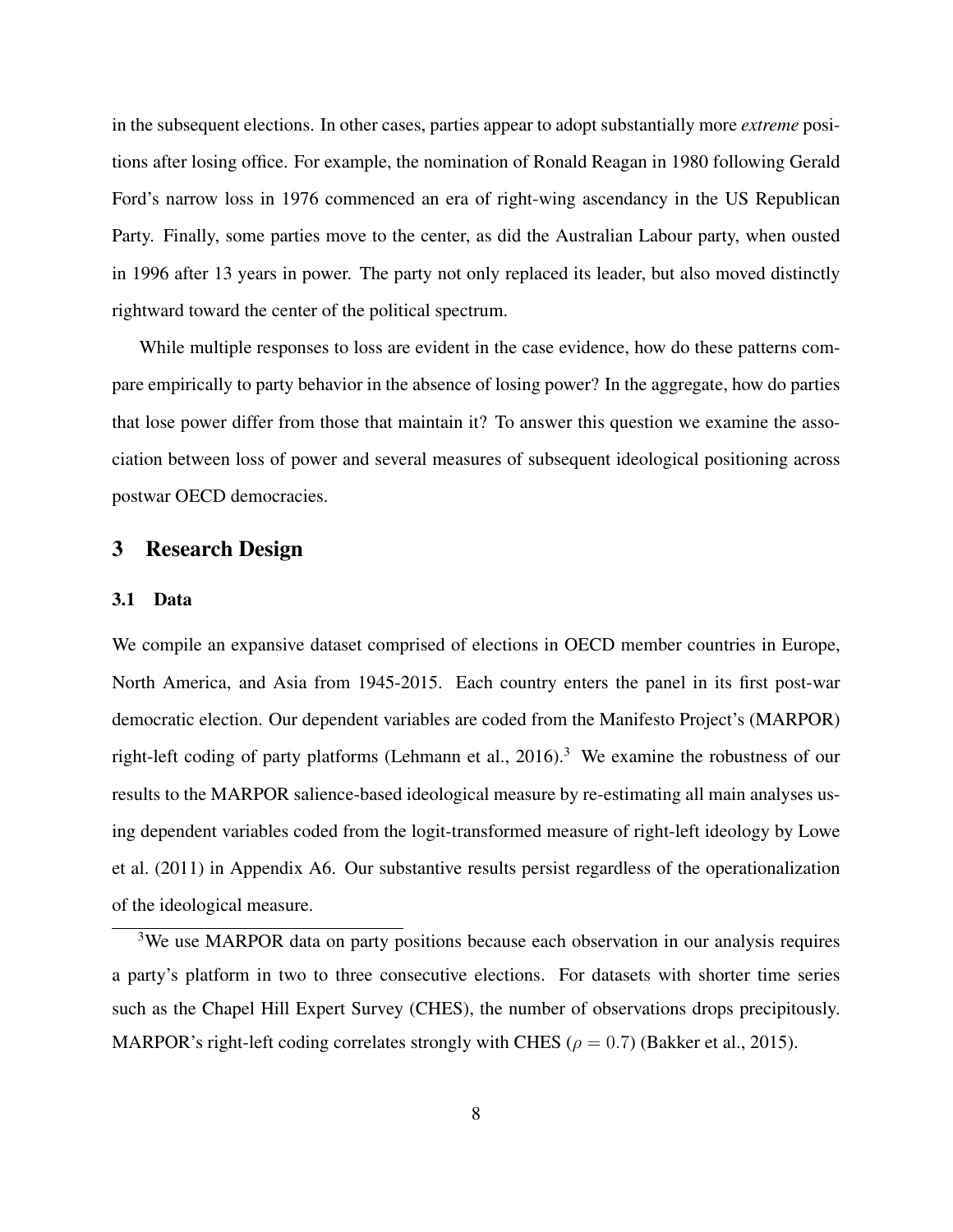Our main sample, thus, comprises all parties whose platforms are coded by MARPOR during this period.<sup>[4](#page-0-0)</sup> We seek to understand how the electoral performance of governing parties relates to changes in party platform. We focus on three measures constructed from the right-left coding of platforms. Denote MARPOR's right-left coding (RILE) as  $P_t^{ic}$  on for party i's in country c's platform in the election t. This coding ranges from  $-100$  (leftmost platform) to 100 (rightmost platform). First, we examine the magnitude of the shift in platform, a standard measure of platform movement between elections. This variable, *shift magnitude*, is simply calculated as the absolute value of the difference in platforms, as in Equation [\(1\)](#page-8-0).

<span id="page-8-0"></span>
$$
Shift Magnitude_{it} = |P_{t+1}^{ic} - P_{t}^{ic}|
$$
\n(1)

A second measure indicates the direction of shifts in platform between consecutive elections. We measure ideological shifts as movement either to the center or the extreme. In order to measure such shifts, we categorize parties as "left" or "right." To maintain consistency, we examine whether a party's mean right-left platform ideology is left or right of zero. A party with a mean ideology less than zero is classified as a left party while a party with a mean ideology to the right of zero is classified as a right party.<sup>[5](#page-0-0)</sup> Define the resultant set of left parties as  $\mathcal L$  and the set of right parties as  $R$ . The measure of shifts to the extreme, is thus calculated as per Equation [\(2\)](#page-9-0). This measure is positive when parties shift to the extreme between elections t and  $t + 1$  and negative when parties shift to the center between elections t and  $t + 1$ .

<sup>4</sup>We exclude Switzerland from the analysis given the regular changes in government that is more weakly tied to electoral results than in the rest of the sample. Our main specifications also exclude Italy given frequent government turnover, though its inclusion does not substantively alter results.

<sup>5</sup>Our results are robust to alternative categorizations including weighting platforms by seatshare in the associated election when calculating the mean ideology.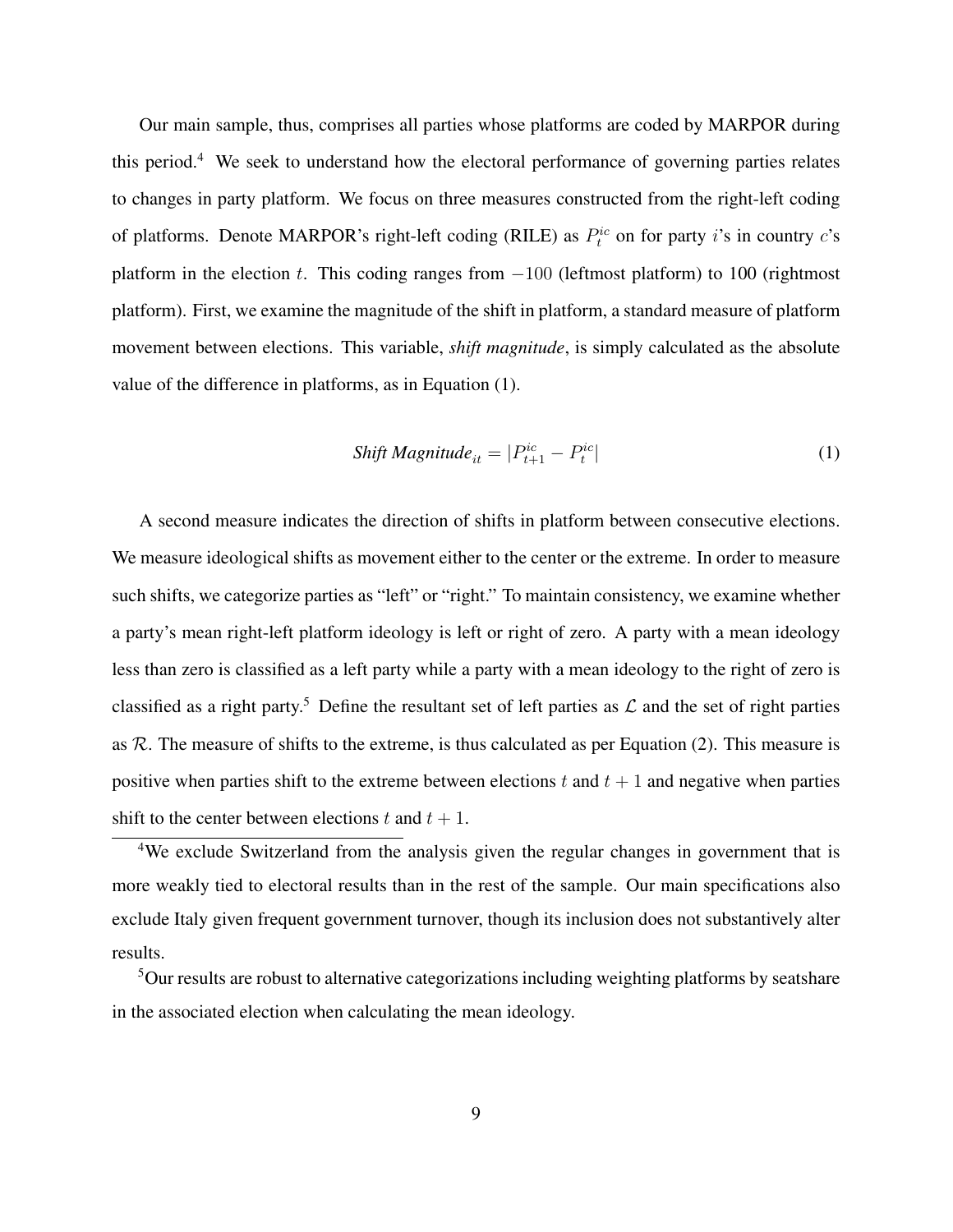<span id="page-9-0"></span>
$$
To Extreme_t^{ic} = \begin{cases} P_t^{ic} - P_{t+1}^{ic} & \text{if } i \in \mathcal{L} \\ P_{t+1}^{ic} - P_t^{ic} & \text{if } i \in \mathcal{R} \end{cases}
$$
 (2)

The final dependent variable is a categorical measure of whether a party's platform is a left, right, or center platform. While parties are unlikely to run on both left and right platforms over time, there is substantial temporal variation in whether a party runs on left (resp. right) or center platform. We classify each platform relative to the distribution of platforms from that country over the duration of the panel. Denote the country mean for each country's distribution of platforms as  $\mu_{P^c}$  and the country standard deviation of these platforms as  $\sigma_{P^c}$ . Center platforms are those within half of the country-specific standard deviation in either direction of the country mean. Left platforms fall below this range while right platforms fall above this range. Formally, this classification is described by Equation [\(3\)](#page-9-1). We probe the robustness of all results to the choice of bandwidth of the center category  $(\pm)$  as well as to different normalizations of platforms.

<span id="page-9-1"></span>
$$
Platform \; classification_t^{ic} = \begin{cases} \text{Left} & \text{if } P_t^{ic} < \mu_{P^c} - \frac{1}{2}\sigma_{P^c} \\ \text{Center} & \text{if } P_t^{ic} \in [\mu_{P^c} - \frac{1}{2}\sigma_{P^c}, \mu_{P^c} + \frac{1}{2}\sigma_{P^c}] \end{cases} \tag{3}
$$

Our main treatment variable is a binary indicator of whether a governing party loses power in an election in election  $t$ . To create this variable, we determine the governing party prior to each election and the party in power subsequent to the election. If these parties change, the indicator is coded as a loss of power for the party governing prior to the election. We avoid classifying caretaker government parties as the "governing" party by looking at the party in power six months prior to the election (or the last government not denoted a caretaker government per historical accounts). This variable was hand-coded based on electoral records and historical information.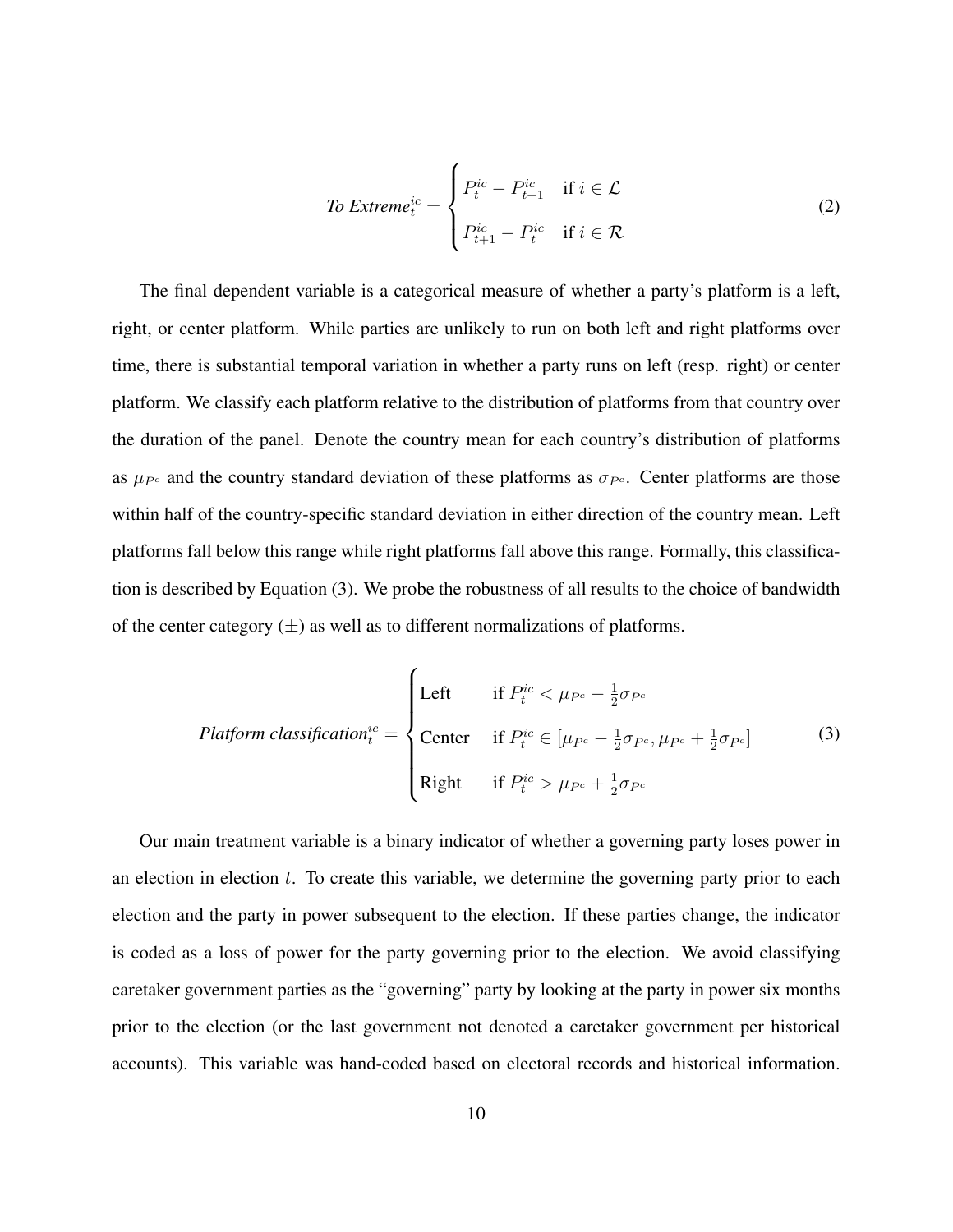It was then compared to the Seki-Williams dataset on governments to assess the accuracy of the coding [\(Williams and Seki, 2016\)](#page-37-8). We additionally record whether or not the party was governing in a coalition, allowing us to examine the robustness of results to any ambiguities in identifying the governing party within coalition governments. In the United States, this coding corresponds to the presidency; we do not distinguish between unified and divided government.

Empirically, there exist various paths to a loss of power. Our empirical strategy and theory emphasize the role of electoral defeat, yet the mapping between electoral returns and loss of power varies across the elections and countries in our sample. Most obviously, the translation of votes into defeat varies with electoral and political institutions. Our goal empirically is to start from the most general definition of loss of power within the full sample of countries and elections. We then conduct a battery of ancillary specifications documenting limited heterogeneity across countries and electoral institutions which provide evidence in favor of the generality of our results as well as the proposed mechanism.

We focus on the internal structure of parties and how party leadership is selected as a key moderator variable. This moderator is operationalized as the comparative size of the "selectorate," or the body that selects the party leader. We utilize data assembled by [Kenig, Rahat, and Hazan](#page-36-8) [\(2013\)](#page-36-8) on the relative size of the selectorate, and extend their data by adding additional countries. Our original coding is based on country-specific accounts such as [Cross and Blais](#page-35-9) [\(2012\)](#page-35-9), in addition to news articles on the selection of party leaders. Given the time period of the original dataset and difficulties in locating earlier information, we focus on the post-19[6](#page-0-0)0 era.<sup>6</sup> We code parties as having a *large selectorate* if party leadership is selected by a party convention or a body implying broader participation such as an open or closed primary. A *small selectorate* is defined as selection by a body smaller than the party convention, including a party council (smaller than a convention), a parliamentary caucus, or a single individual.

<sup>&</sup>lt;sup>6</sup>Appendix [A4](#page-12-0) relates this measure to expert-coded measures of party organization by [Laver](#page-36-9) [and Hunt](#page-36-9) [\(1992\)](#page-36-9).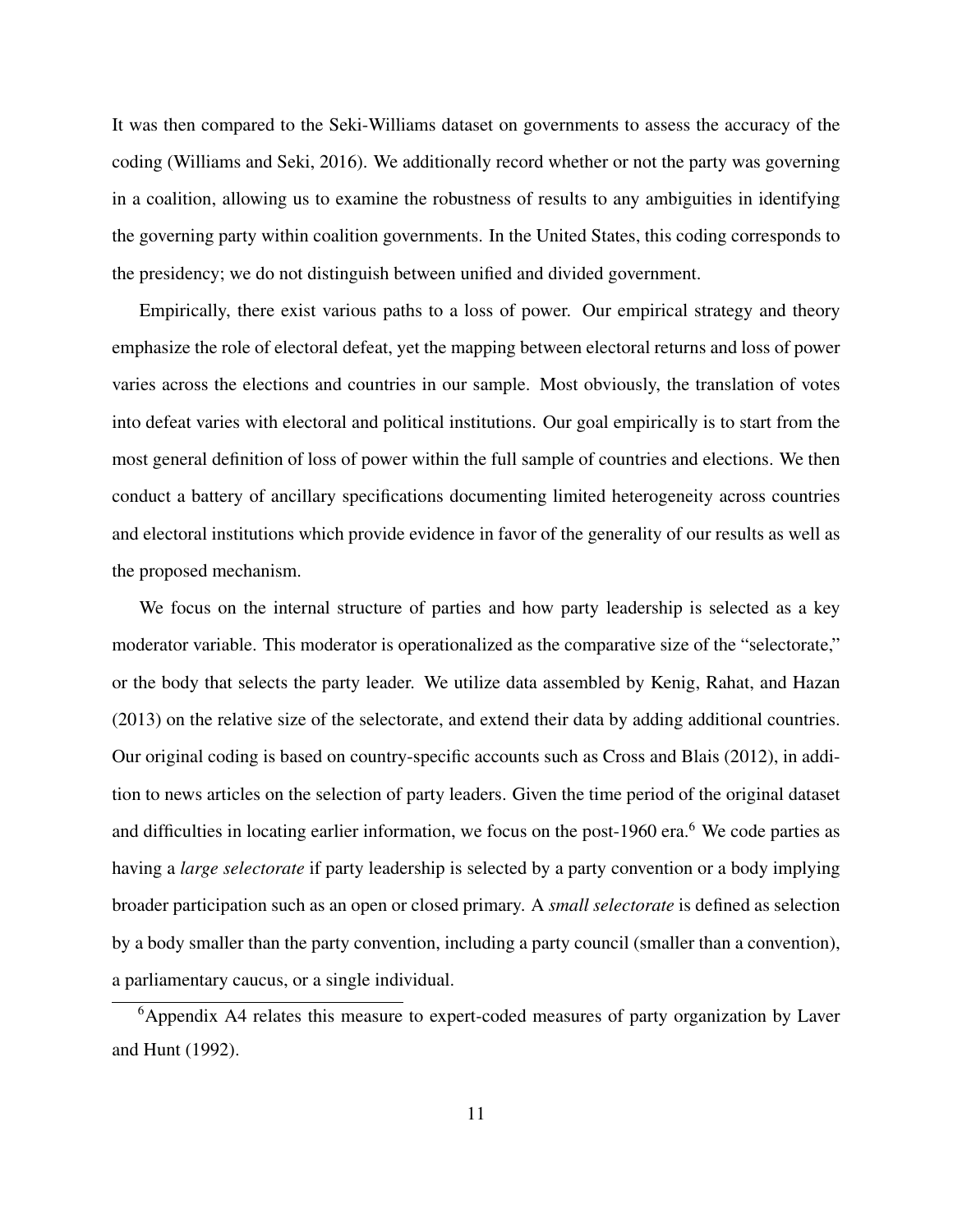#### 3.2 Estimation

Our empirical specifications are estimated using weighted ordinary least squares (OLS). Each country is weighted by the inverse of its proportion of total observations, effectively affording equal weighting by country. We estimate Equation [4,](#page-11-0) in which  $\beta_1$  is the estimator of the association between the main exposure variable, Loss of Power<sub>it</sub>, and party positioning outcome,  $Y_{ict}$ . Here, outcomes are indexed by party (i), country (c) and election (t) or decade (d). A set of covariates  $\mathbf{X}_{ict}$ aims to control linearly for variables that are correlated with but qualitatively different from loss of power. To that end, we include vote share in election t, change in vote share from election  $t - 1$ to  $t$ , and a binary indicator for coalition status prior to election  $t$  in all specifications. We present summary statistics on these variables in Appendix [A3](#page-7-0) and describe the coverage of the panel in Appendix [A11.](#page-0-0) We also include party fixed effects  $\kappa_i$  (as denoted) and election fixed effects  $(\gamma_t)$ in different specifications. In Appendix [A10,](#page-0-0) we demonstrate the robustness of our findings to mean partisan ideology (prior to the election at time  $t$ ) controls following [Ezrow et al.](#page-35-2) [\(2011\)](#page-35-2). In all specifications, we cluster standard errors at the level of the party.

<span id="page-11-1"></span><span id="page-11-0"></span>
$$
Y_{ict} = \beta_1 \text{Loss of Power}_{it} + \psi \mathbf{X}_{ict} + \gamma_t + \kappa_i + \epsilon_{ict}
$$
\n
$$
\tag{4}
$$

Equation [\(5\)](#page-11-1) represents the estimation equation for the association between loss of power and platform ideologies, conditioned on a moderator variable  $M_{it}$ . Here, the estimators  $\beta_1$  and  $\beta_3$ provide estimates of this conditional association. We consider several moderators including the size of the party's leadership selectorate and the past platform shift (a lagged dependent variable).

$$
Y_{ict} = \beta_1 \text{Loss of Power}_{it} + \beta_2 M_{it} + \beta_3 \text{Loss of Power}_{it} M_{it} + \psi \mathbf{X}_{ict} + \gamma_t + \kappa_i + \epsilon_{ict} \tag{5}
$$

Our sample consists of all parties and elections for whom MARPOR has coded platforms within relevant OECD countries. As such, the principal comparison is between just-defeated par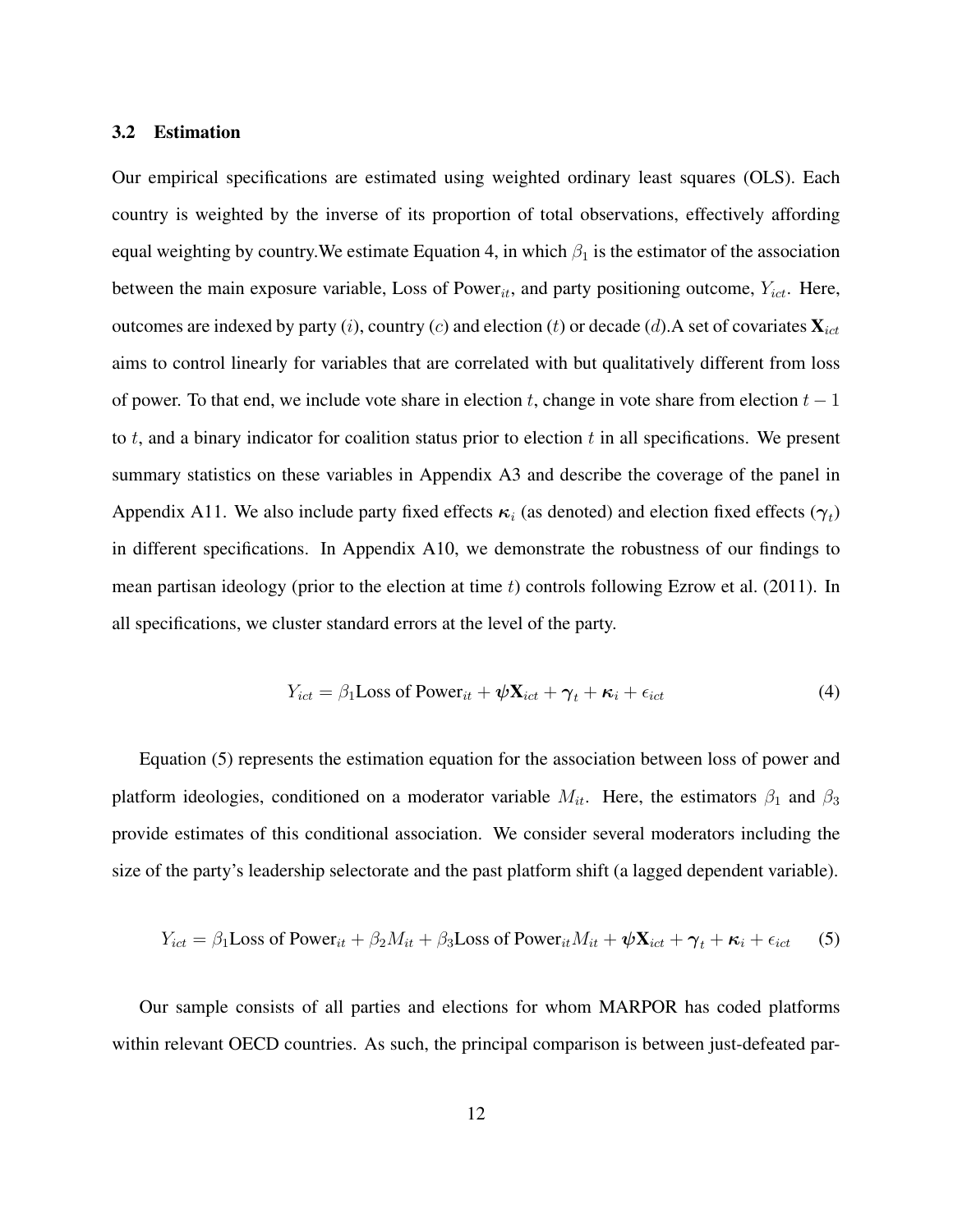ties and all other parties. Appendix [A8](#page-0-0) examines the robustness of our findings to an alternate classification in which the sample consists of all parties "in power" at time  $t$ . In this subsample, the comparison is between just-defeated and just-reelected parties. We estimate parallel specifications on this sample with the exception of models with election fixed effects.

Given concerns about the mapping of electoral outcomes onto loss of power across varying electoral systems, we examine the robustness of our results in both two- and multi-party systems. For all outcomes, we provide specifications that disaggregate two- and multi-party systems, based on the effective number of parties by country across the panel. In multi-party systems, basic theoretical results in the spatial literature do not (necessarily) predict Downsian convergence to the center. In these specifications, we seek to examine whether observed patterns are consistent across both types of party system.

The model of platform positioning that we develop in Section [5](#page-21-0) implies that electoral performance (i.e. loss of power) is endogenous to platform choices. The stochastic components of the model cannot be measured empirically. As such, the analysis is observational: we regard the results as associations and utilize covariate adjustment in different specifications to probe the robustness of the estimated coefficients.

# <span id="page-12-0"></span>4 Empirical Findings

## 4.1 Centrist Platforms

We begin our analysis by examining the empirical relationship between an electoral defeat and the party's subsequent ideological positioning. Specifically, we estimate the probability that a party runs on a centrist platform in a given election, controlling for its ideological positioning in the previous election. As described above, we classify a party's positioning by its distance (in country-specific standard deviations) from the mean platform of parties in the country.

Table [1](#page-14-0) presents the relationship between loss of power and a subsequent center platform, showing that electoral defeat in the previous election is negatively associated with the probability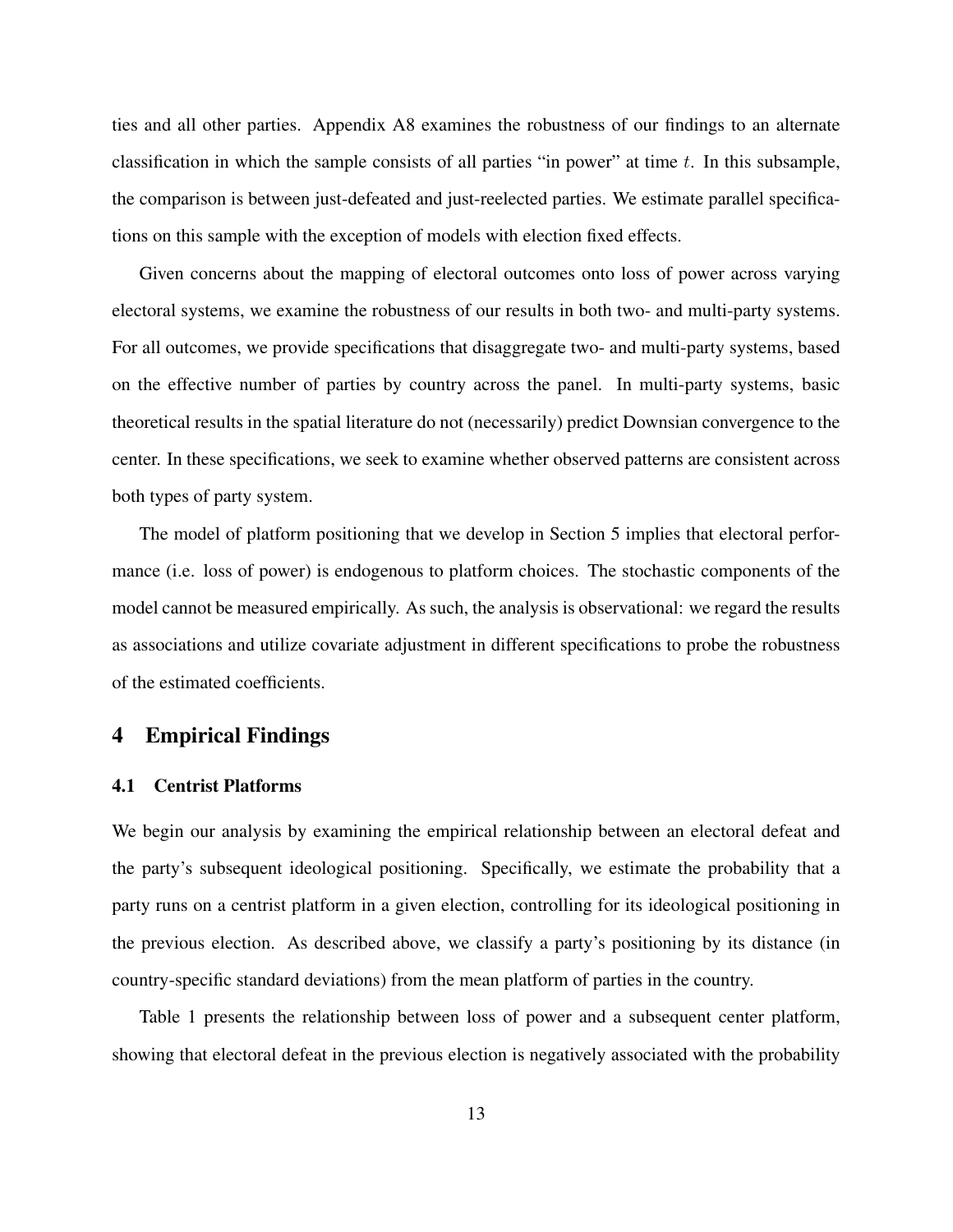of a subsequent run as a centrist party. Adding fixed effects to a base set of controls, we then estimate models with: election fixed effects; party fixed effects; party and decade fixed effects; and party and election fixed effects in Columns [2]-[5]. The coefficient of the electoral defeat variable remains negative and statistically significant. In these specifications, the association is significant at the  $p < .005$  level. The estimates are sizable: we find that electoral defeat is associated with a 18.5 percentage point drop in the probability of subsequently running as centrist (Column [5]). Given a baseline probability of 38.2% of a party running as centrist, this drop amounts to a 48.4% shift.

Note that this shift away from the center is the opposite of the predictions of several "decision rules" proposed in earlier studies, which suggested that vote-seeking parties would tend to move to the center, particularly when public opinion moves against them [Adams et al.](#page-34-0) [\(2004\)](#page-34-0); [Adams and](#page-34-6) [Somer-Topcu](#page-34-6) [\(2009\)](#page-34-6).

Columns [6] and [7] split the sample by two- vs. multi-party system estimating the same specification as column [5]. The estimates indicate that the association between loss and subsequent center platform adoption is quite similar across both subgroups. The relationship is negative and both substantively and statistically significant in both.

Figure 1 depicts the distribution of platforms in election  $t+1$  as a function of electoral fortunes in election  $t$ , among parties in government entering election  $t$ . The panel on the left presents the distribution of platforms of parties in election  $t$  that managed to stay in power. In contrast, the panel on the right presents the distribution of platforms among parties that lost power in election t. In both panels, the lighter bars represent the platforms forwarded in election  $t$  while the darker bars represent the platforms proposed in the subsequent election  $(t + 1)$ . Note that the distribution of platforms prior to loss or victory are indistinguishable. A strong shift away from the center in election  $t + 1$  is apparent only subsequent to a loss of power (dark bars in right panel).

We test the sensitivity of the findings to our specification of left, right, and center platforms in Appendix [A5.](#page-21-0) Results remain substantively similar in the neighborhood of our definition, strength-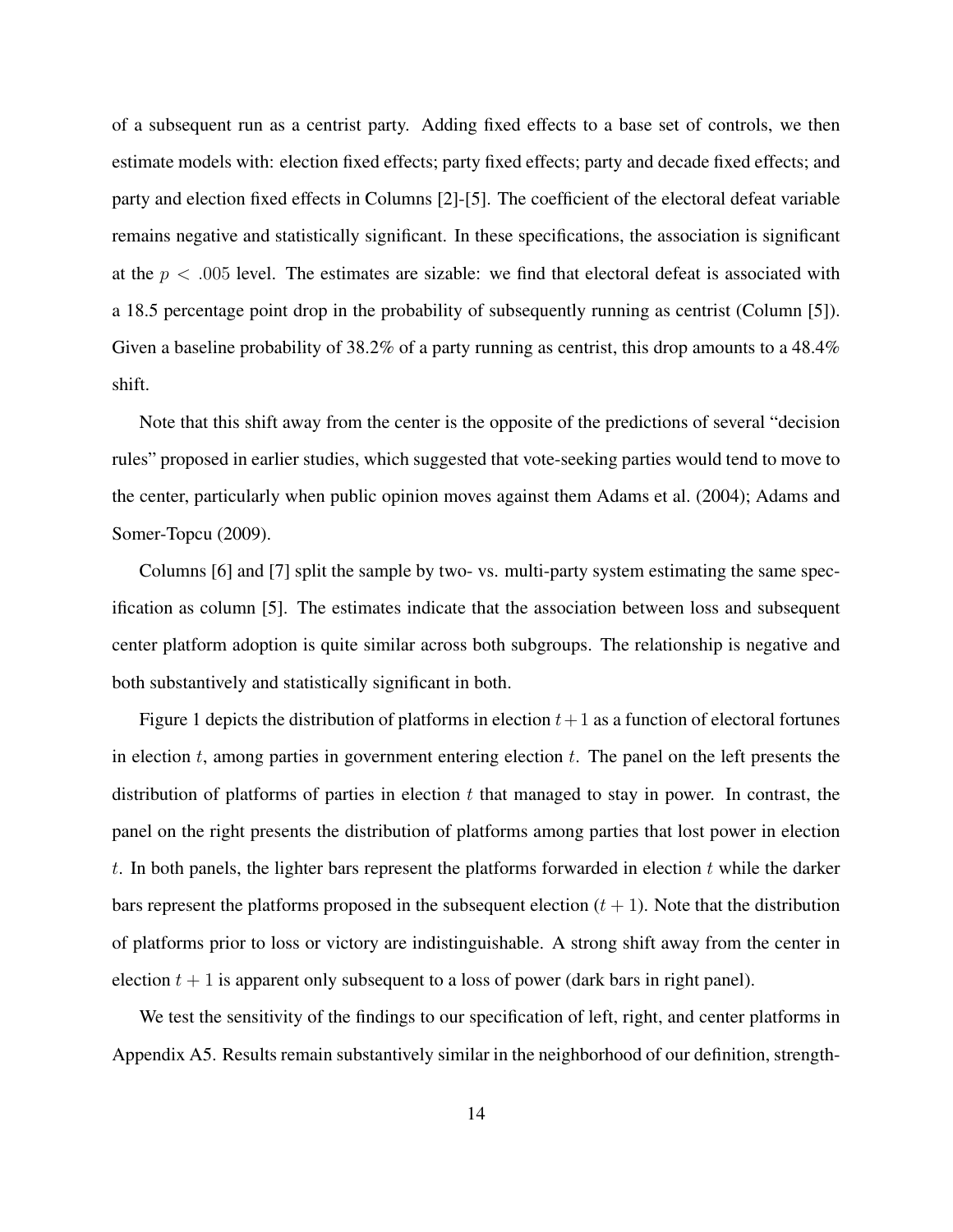<span id="page-14-0"></span>

|                                 | (1)       | (2)        | (3)       | (4)                      | (5)        | (6)       | (7)           |
|---------------------------------|-----------|------------|-----------|--------------------------|------------|-----------|---------------|
|                                 |           |            |           | Center Platform $_{t+1}$ |            |           |               |
| Loss of Power $t$               | $-0.115*$ | $-0.179**$ | $-0.136*$ | $-0.139*$                | $-0.185**$ | $-0.160*$ | $-0.188*$     |
|                                 | (0.049)   | (0.052)    | (0.052)   | (0.053)                  | (0.054)    | (0.070)   | (0.077)       |
| Voteshare $t$                   | yes       | yes        | yes       | yes                      | yes        | yes       | yes           |
| $\Delta$ Voteshare <sub>t</sub> | yes       | yes        | yes       | yes                      | yes        | yes       | yes           |
| $Platform_t FE$                 | yes       | yes        | yes       | yes                      | yes        | yes       | yes           |
| Out of Coalition,               | yes       | yes        | yes       | yes                      | yes        | yes       | yes           |
| <b>Election FE</b>              |           | yes        |           |                          | yes        | yes       | yes           |
| Party FE                        |           |            | yes       | yes                      | yes        | yes       | yes           |
| Decade FE                       |           |            |           | yes                      |            |           |               |
| Sample                          |           |            |           |                          |            | Two-Party | $>$ Two-Party |
| <b>Observations</b>             | 1888      | 1888       | 1888      | 1888                     | 1888       | 814       | 1074          |

Standard errors are clustered by party.

 $^{+}p$  < 0.10,\*  $p$  < 0.05,\*\*  $p$  < 0.005





**Figure 1:** This graph depicts the distribution of platforms in elections t and  $t + 1$ , conditional on the results of election  $t$ . The light bars (ideology in election  $t$ ) show no discernible difference in the distribution of platforms going into election  $t$  that predicts the election results at time  $t$ . However, after a loss of power, party platforms become more extreme (dark bars, right panel) relative to parties that do not lose power (dark bars, left panel).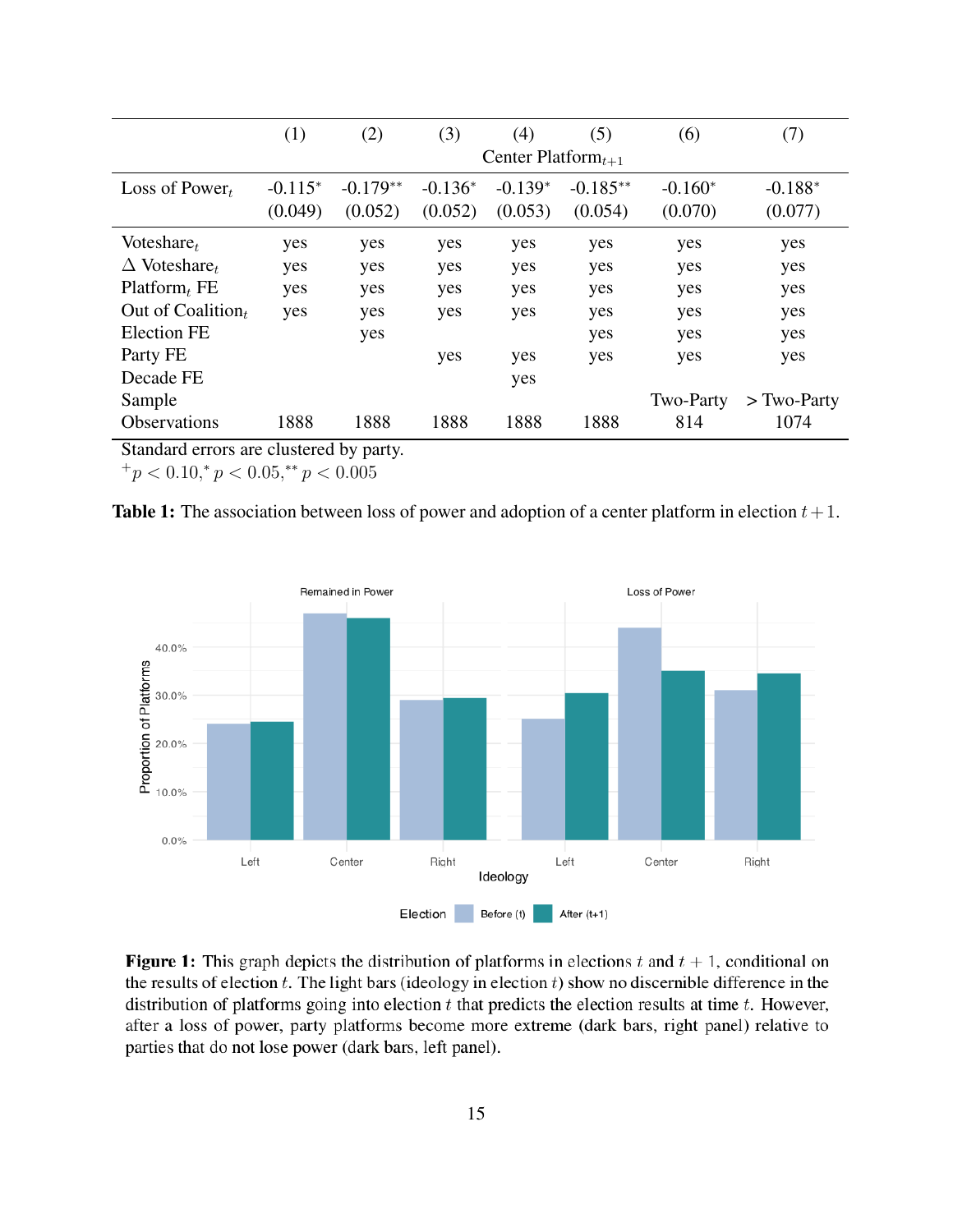ening our confidence in the observed association. This analysis indicates that parties that suffered a loss of power are subsequently less likely to run on centrist platforms.

### 4.2 Shifts to the Extreme

Having established the general association of defeat with a lower likelihood of a subsequent run as a centrist in Table [1,](#page-14-0) we now provide a more nuanced account of changes in party positioning subsequent to a loss of power. First, we consider the direction of ideological shifts preceding elections t and  $t + 1$ . The outcome variable we estimate is the magnitude of a shift toward the ideological extreme (i.e., away from the center). The advantage of using this outcome is that it applies to parties on both the Left and Right; recall, a shift to the extreme is with respect to the party's previous ideological positioning.

Table [2](#page-16-0) presents the relationship between the party's ideological shift before the previous elections and the subsequent ideological shift after the electoral defeat. Column [1] shows that defeat in itself is not significantly associated with a move to the extreme, but that a shift in the previous elections to the extreme is strongly and negatively associated with the subsequent shift. Put simply, parties tend to "correct" their previous shift by making a move in the opposite direction than the one they had made before the last election. This result is consistent with the argument advanced by [Budge, Ezrow, and McDonald](#page-34-1) [\(2010\)](#page-34-1), but the finding is also consistent with a simple reversion to the mean. Yet as the interaction term in column [2] indicates, electoral defeat is associated with a stronger "correction." Substantively, the magnitude of this correction is 46 percent larger following loss of power. In other words, parties that suffer an electoral defeat tend to reposition ideologically in the direction opposite to the one they had previously shifted toward to a substantially larger degree than parties that did not suffer loss of power. This pattern remains consistent as we include fixed effects for election, party, or decade (or combinations thereof).

We also examine whether the response to defeat differs between parties operating in two- and multi-party systems. As columns [7] and [8] indicate, parties in both systems tend to self-correct,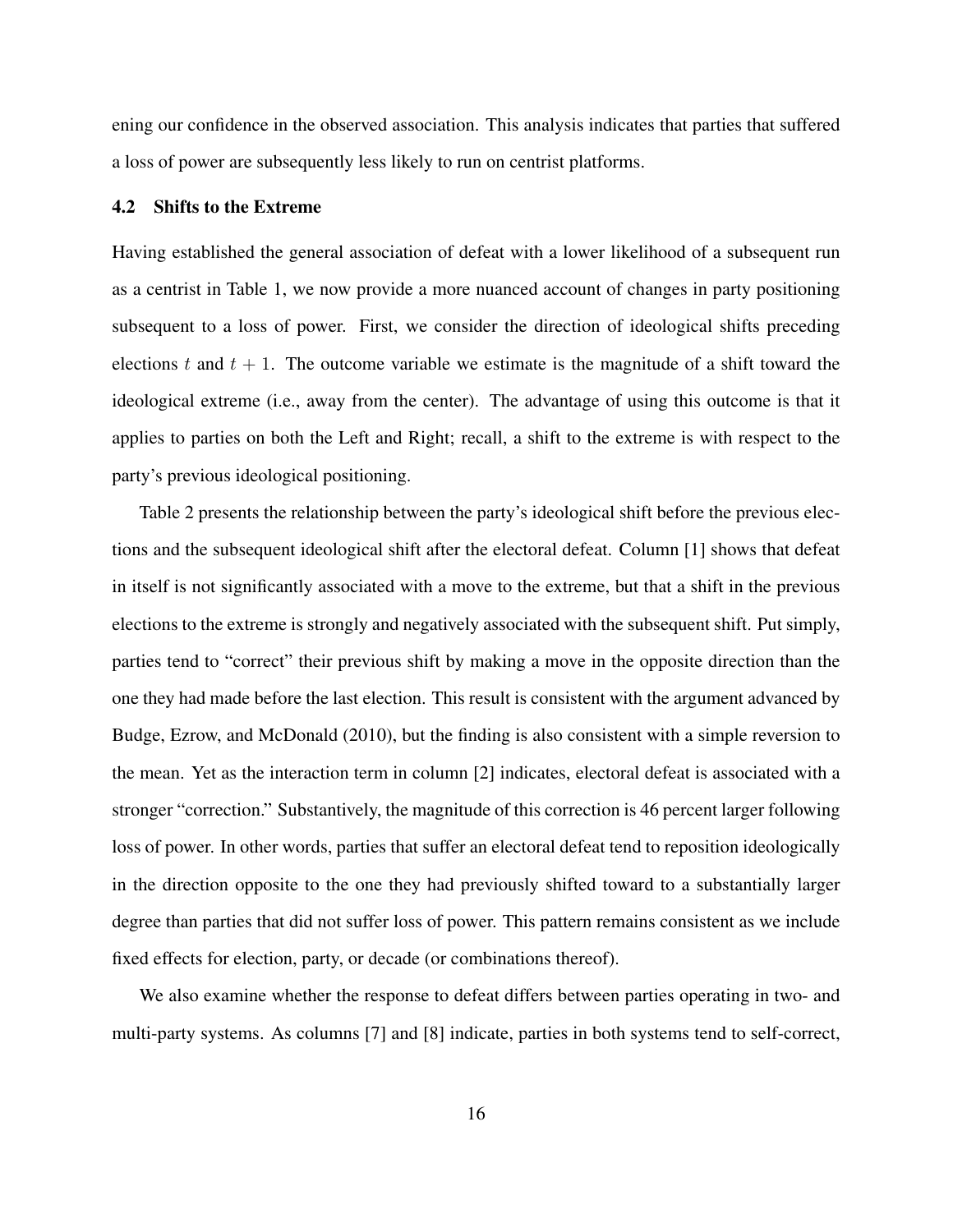<span id="page-16-0"></span>

|                                                                   | (1)        | (2)        | (3)        | (4)        | (5)                 | (6)        | (7)        | (8)           |
|-------------------------------------------------------------------|------------|------------|------------|------------|---------------------|------------|------------|---------------|
|                                                                   |            |            |            |            | To Extreme $_{t+1}$ |            |            |               |
| Loss of Power $_t$                                                | 0.510      | 0.537      | $-0.128$   | 1.683      | 1.663               | 0.670      | $-4.189$   | 4.378         |
|                                                                   | (1.915)    | (1.891)    | (2.210)    | (2.153)    | (2.147)             | (2.535)    | (4.142)    | (3.184)       |
| To Extreme $t$                                                    | $-0.407**$ | $-0.391**$ | $-0.381**$ | $-0.415**$ | $-0.417**$          | $-0.411**$ | $-0.344**$ | -0.469**      |
|                                                                   | (0.029)    | (0.033)    | (0.032)    | (0.036)    | (0.037)             | (0.036)    | (0.064)    | (0.037)       |
| Loss of Power $\times$ To Extreme,                                |            | $-0.149+$  | $-0.130$   | $-0.197*$  | $-0.193*$           | $-0.173$   | $-0.359+$  | $-0.081$      |
|                                                                   |            | (0.084)    | (0.090)    | (0.082)    | (0.080)             | (0.108)    | (0.208)    | (0.110)       |
| Voteshare $_t$                                                    | yes        | yes        | yes        | yes        | yes                 | yes        | yes        | yes           |
| $\Delta$ Voteshare <sub>t</sub>                                   | yes        | yes        | yes        | yes        | yes                 | yes        | yes        | yes           |
| Platform <sub>t</sub> FE                                          | yes        | yes        | yes        | yes        | yes                 | yes        | yes        | yes           |
| Out of Coalition $t$                                              | yes        | yes        | yes        | yes        | yes                 | yes        | yes        | yes           |
| <b>Election FE</b>                                                |            |            | yes        |            |                     | yes        | yes        | yes           |
| Party FE                                                          |            |            |            | yes        | yes                 | yes        | yes        | yes           |
| Decade FE                                                         |            |            |            |            | yes                 |            |            |               |
| Sample                                                            |            |            |            |            |                     |            | Two-Party  | $>$ Two-Party |
| <b>Observations</b><br>$\mathbf{1}$<br>$\sim$ $\sim$ $\sim$<br>л. | 1885       | 1885       | 1885       | 1885       | 1885                | 1885       | 812        | 1073          |

Standard errors are clustered by party.

 $^{+}p < 0.10, ^{*}p < 0.05, ^{**}p < 0.005$ 

Table 2: The association between loss of power and platform shifts toward the extreme, conditional on the previous platform shift.

but subsequent to loss, these patterns are exaggerated. The interaction of loss and pre-election shift to the extreme is no longer statistically significant in sub-group analysis. We note that the subgroup analysis is less powered to detect such an interaction than the full sample. The difference in estimates is not significant at standard thresholds ( $p = .23$ ).

## 4.3 The Role of the Selectorate

In Table [3,](#page-17-0) we assess the role of the institutional design of the party's elective body in conditioning electoral responses to loss. Specifically, we examine the association between the size of the party leadership's selectorate and the direction of the party's ideological shift: Do parties with large selectorates, e.g. ones with open primaries, have a greater tendency to move centripetally toward the median voter? As the top panel indicates, we find no clear association between selectorate size and the direction of the subsequent ideological shift. The interaction between electoral defeat and selectorate size is quite small and far from statistical significance in all specifications.

In the second panel, we examine the *size of the ideological shift*. Here, our focus is not the direction of the shift — center v. extreme — but rather the magnitude of the change. Regress-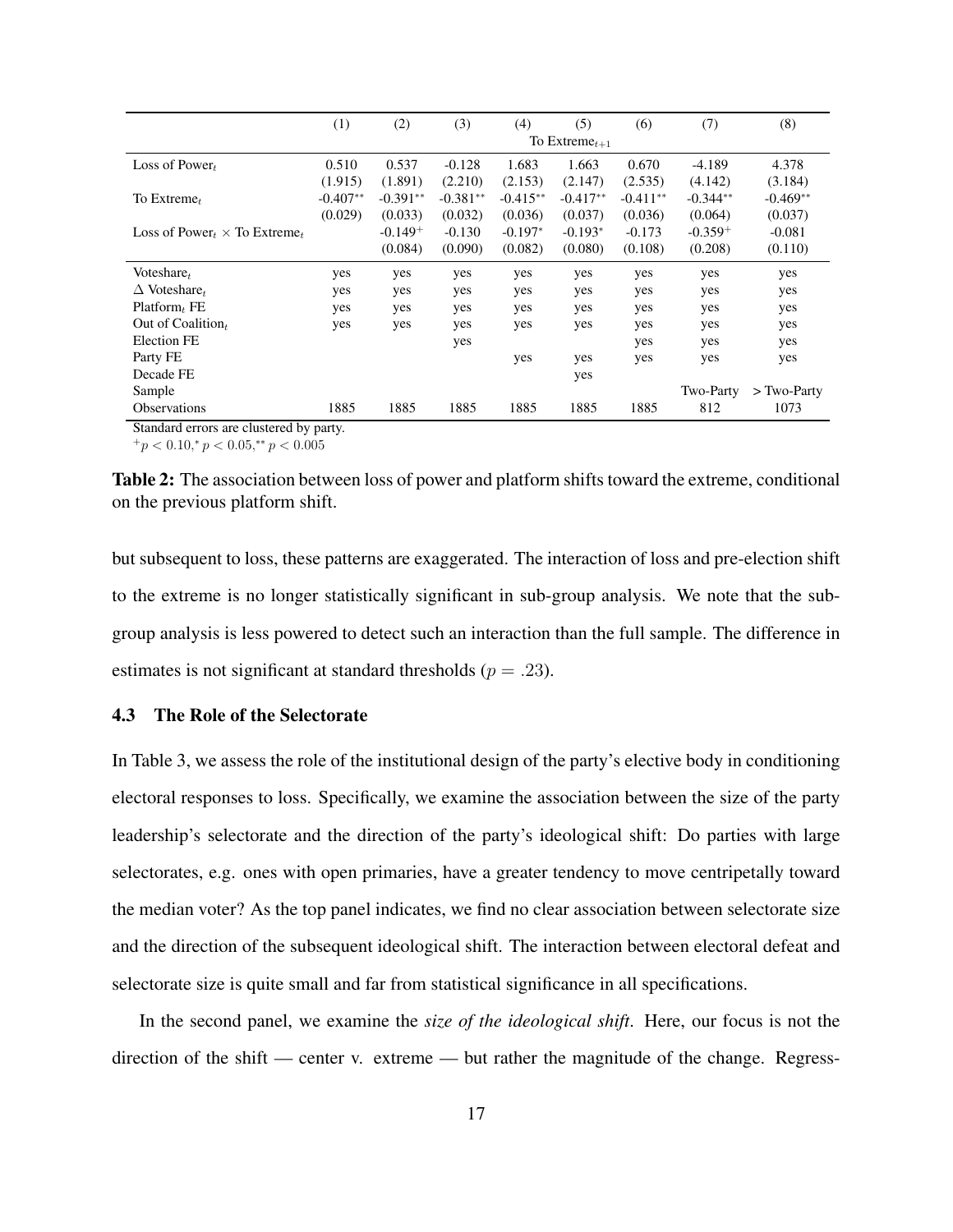<span id="page-17-0"></span>

|                                               | (1)      | (2)      | (3)       | (4)                      | (5)       | (6)         |
|-----------------------------------------------|----------|----------|-----------|--------------------------|-----------|-------------|
|                                               |          |          |           | To Extreme $_{t+1}$      |           |             |
| Loss of Power $t$                             | $-0.219$ | $-0.005$ | $-0.830$  | $-0.847$                 | $-6.879$  | 11.940      |
|                                               | (4.288)  | (5.079)  | (3.314)   | (4.273)                  | (4.988)   | (9.676)     |
| Large Selectorate $t$                         | 1.415    | $-2.946$ | 2.414     | $-5.469$                 | $-9.289$  | $-3.002$    |
|                                               | (1.299)  | (3.720)  | (2.060)   | (5.233)                  | (8.483)   | (4.774)     |
| Loss of Power $\chi \times$ Large Selectorate | 0.670    | 0.571    | 1.181     | 1.530                    | $-0.048$  | $-2.691$    |
|                                               | (4.705)  | (5.450)  | (4.664)   | (5.614)                  | (6.194)   | (11.825)    |
|                                               | (1)      | (2)      | (3)       | (4)                      | (5)       | (6)         |
|                                               |          |          |           | Shift Magnitude, $t + 1$ |           |             |
| Loss of Power $t$                             | $6.358*$ | $5.183+$ | 8.994*    | $8.971*$                 | $10.836*$ | 0.139       |
|                                               | (2.708)  | (2.806)  | (3.302)   | (3.201)                  | (3.719)   | (3.875)     |
| Large Selectorate $_t$                        | $-1.275$ | 0.063    | $-0.345$  | 3.146                    | 1.511     | $4.536*$    |
|                                               | (2.001)  | (2.313)  | (2.141)   | (3.627)                  | (6.351)   | (2.050)     |
| Loss of Power $\chi \times$ Large Selectorate | $-4.405$ | $-2.586$ | $-8.728*$ | $-7.364+$                | $-5.126$  | $-3.338$    |
|                                               | (3.343)  | (3.586)  | (3.820)   | (3.914)                  | (4.730)   | (4.416)     |
| Voteshare $t$                                 | yes      | yes      | yes       | yes                      | yes       | yes         |
| $\Delta$ Voteshare <sub>t</sub>               | yes      | yes      | yes       | yes                      | yes       | yes         |
| Platform $_t$ FE                              | yes      | yes      | yes       | yes                      | yes       | yes         |
| Out of Coalition $t$                          | yes      | yes      | yes       | yes                      | yes       | yes         |
| <b>Country FE</b>                             | yes      |          | yes       |                          |           |             |
| Party FE                                      |          | yes      |           | yes                      | yes       | yes         |
| Decade FE                                     |          | yes      |           |                          |           |             |
| <b>Election FE</b>                            |          |          | yes       | yes                      | yes       | yes         |
| Sample                                        |          |          |           |                          | Two-Party | > Two Party |
| Observations                                  | 1115     | 1115     | 1115      | 1115                     | 551       | 564         |

Standard errors are clustered by party.

 $^{+}p$  < 0.10,\*  $p$  < 0.05,\*\*  $p$  < 0.005

Table 3: The association between loss of power and platform shifts, to extreme (panel A) and size of shift (panel B), conditional on selectorate size.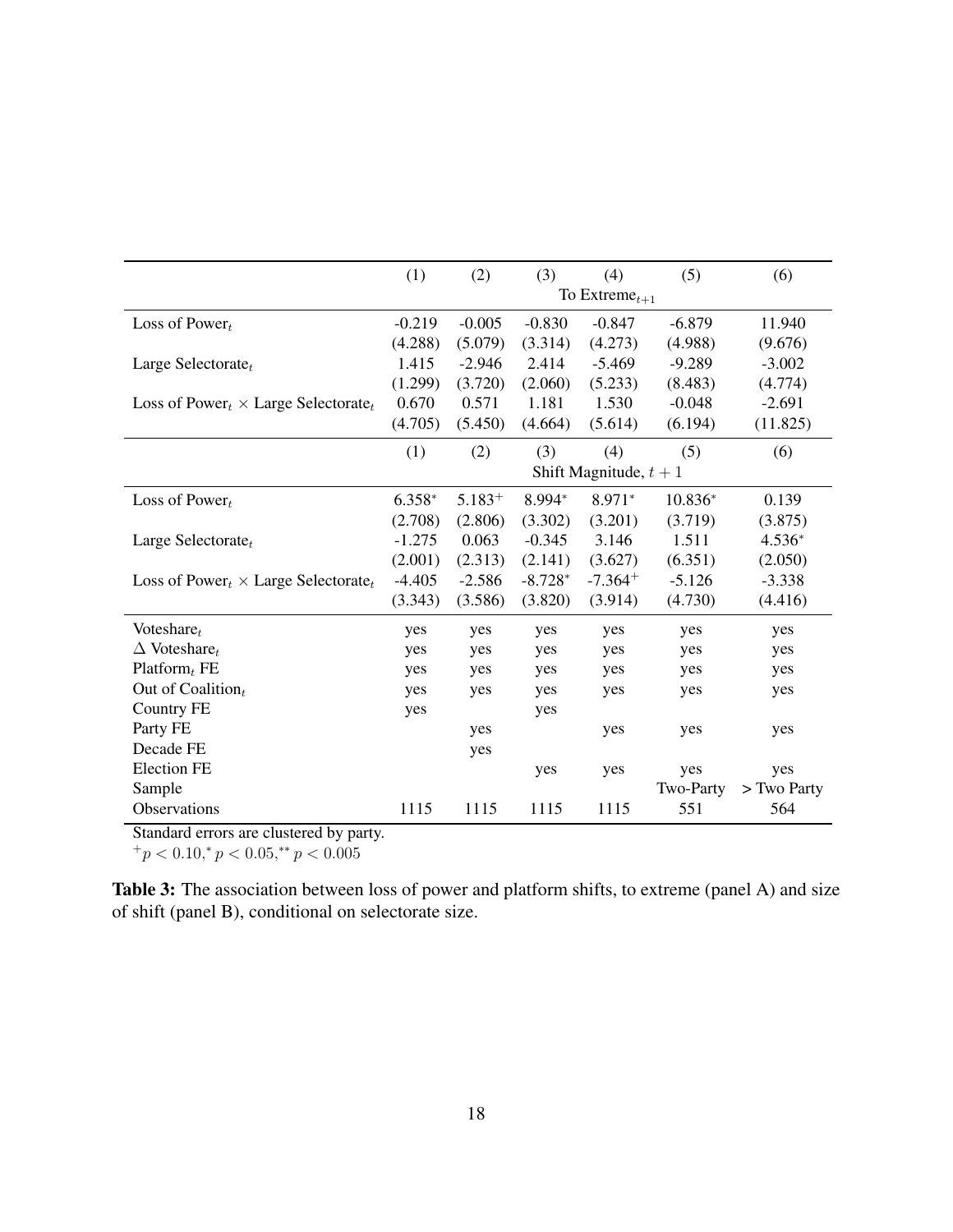ing the absolute size of the ideological shift along the left-right scale, we estimate the same set of specifications we used in the first panel. Using this new dependent variable, the results are quite different. We find that the magnitude of the ideological shift after electoral defeat appears to be conditioned by the size of the leadership selectorate. Starting with column [1], we see a positive, statistically significant, relationship between electoral loss and the size of the shift in the next elections. This result is consistent with an earlier finding that loss of voteshare is associated with a larger ideological shift in the next elections [\(Somer-Topcu, 2009\)](#page-37-0). We also find that the interaction term of loss and selectorate size is negative. When adding fixed effects, particularly when comparing within elections (Columns [3] and [4]), the point estimate on the interaction term is substantively quite large and negatively signed. Substantively, this analysis suggests that parties with a concentrated leadership selectorate tend to respond to electoral defeat with larger platform shifts. However, in settings where the leadership selectorate is more diffuse, the magnitude of the platform shift following loss is, on average, not distinguishable from that of parties that do not lose office. The subgroup analysis suggests that we do not observe *different* associations between selectorate size and loss of power across party systems.

### 4.4 Post-Loss Strategies and Return to Government

Finally, in Table [4](#page-20-0) we explore whether the choice of strategy post defeat is associated with the party's subsequent electoral fortunes. In columns [1]-[5] we estimate the relationship between the direction of the ideological shift and the likelihood of the party returning to power after the next election. As the table indicates, parties that shift to the extreme following a defeat are slightly more likely to be in government after the next election. In substantive terms, for a mean-sized shift to the extreme (13 points on the RILE measure), the chances of returning to power increase by approximately 6.6 percentage points. This association is not distinguishable between two- and multi-party systems. In contrast, columns [6]-[10] show no evidence that the magnitude of the ideological shift post defeat is associated with the party's chances of returning to power in the next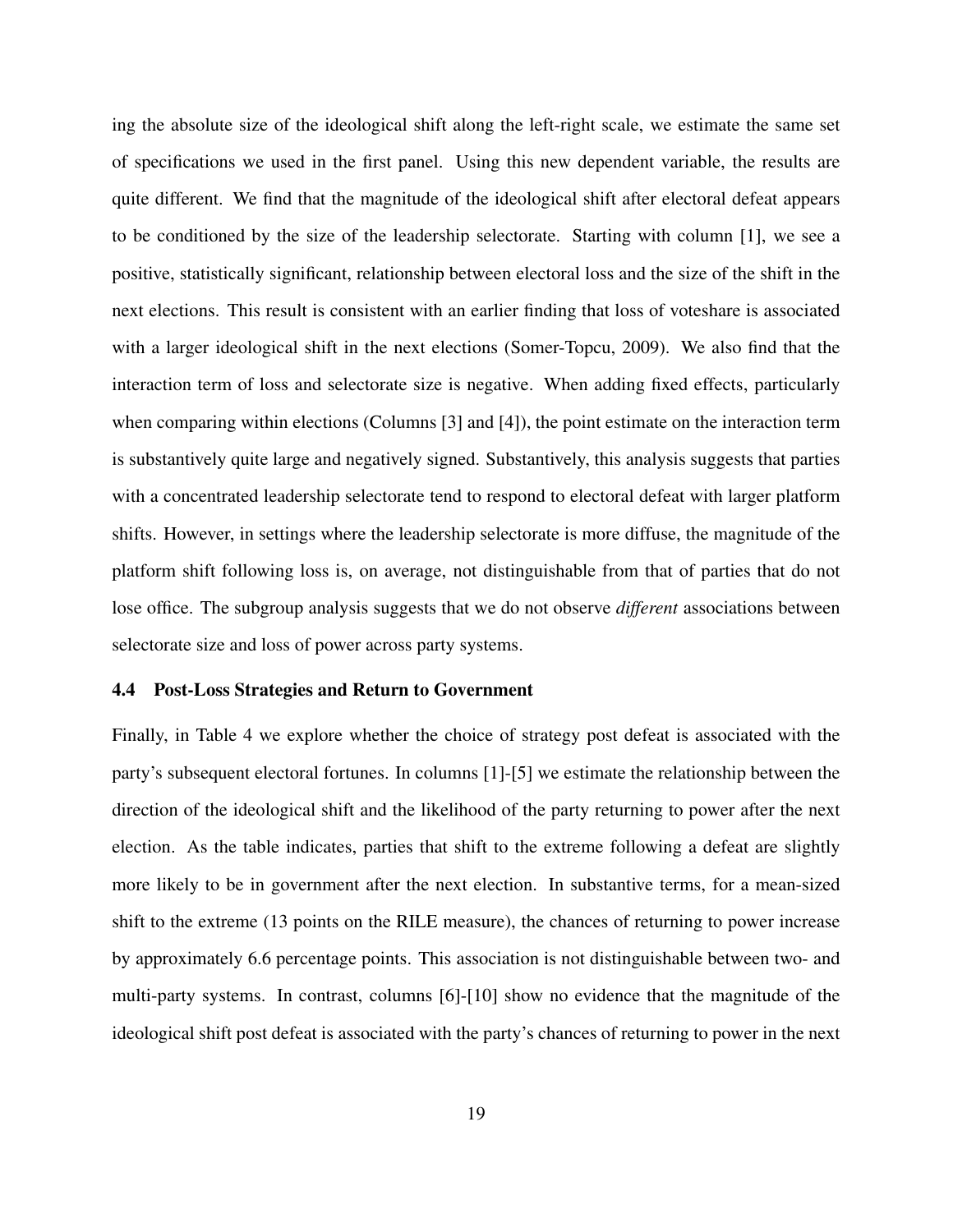

Probability of Being in Power in  $t + 2$ , as a Function of Shifts to the Extreme in  $t + 1$ 

**Figure 2:** Probability of being in power in time  $t + 2$  as a function of electoral outcomes at t and the subsequent shift in platforms in  $t + 1$  (x-axis). The left panel includes all parties in the dataset while the right panel conditions the sample on parties in power at time  $t$ . 95% confidence intervals constructed upon standard errors clustered at the party level.

election. The estimated effect is small and that the standard errors are sizable by comparison.

We graph the results in Figure 2, indicating that a shift to the extreme in  $t + 1$  benefits the electoral prospects of parties that had just lost power. The left panel in Figure 2 depicts this positive association for parties that lost power in election  $t$  (green) relative to all other parties in the sample (blue). It is also useful to condition the sample to parties in power preceding election  $t$  (right panel). In this graph, shifts to the extreme among re-elected parties are associated with lower prospects of another re-election in contrast to the apparent benefits of moving to the extreme for just-defeated parties.

Collectively, these findings prove quite robust to modeling choices. In Appendix [A8,](#page-0-0) we examine the robustness of the specifications in Tables 1-4 to alternate (or no) weighting schemes. We further estimate our specifications only among the subset of governing parties. We also examine the possibility that results may differ when one considers loss of power only in instances where the ousted governing party actually experienced a drop in vote share in Appendix [A9.](#page-0-0) In doing so,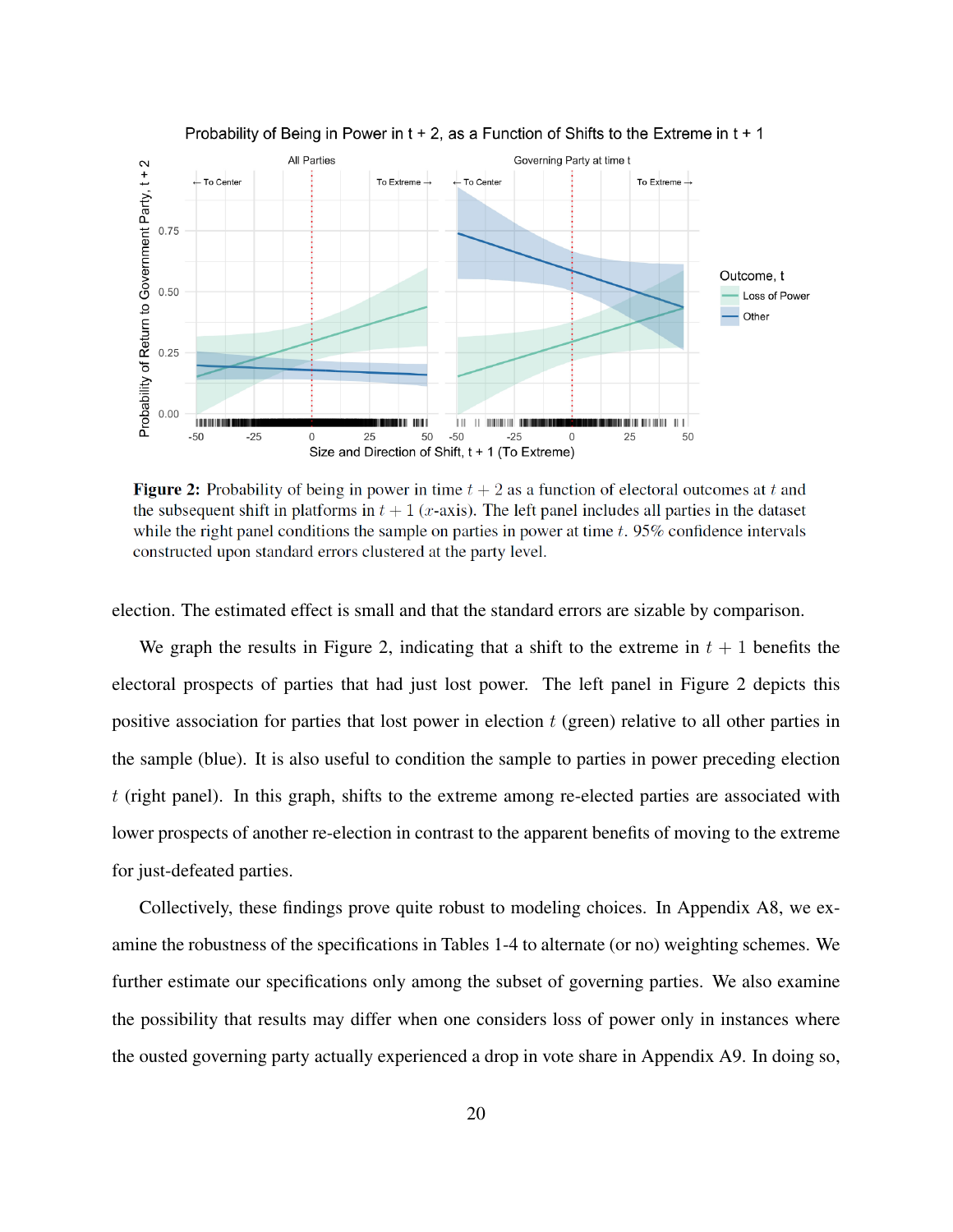<span id="page-20-0"></span>

|                                                                                                 | $\widehat{\Xi}$                                                       | $\widehat{c}$                                                                          | $\odot$                                                                 | $\widehat{\mathcal{F}}$                                                                |                                                                                      |                                               | $\widehat{C}$                                                     | $\circledS$                               | $\circledcirc$                                                                                                                                                                                 | (10)                                                                      |
|-------------------------------------------------------------------------------------------------|-----------------------------------------------------------------------|----------------------------------------------------------------------------------------|-------------------------------------------------------------------------|----------------------------------------------------------------------------------------|--------------------------------------------------------------------------------------|-----------------------------------------------|-------------------------------------------------------------------|-------------------------------------------|------------------------------------------------------------------------------------------------------------------------------------------------------------------------------------------------|---------------------------------------------------------------------------|
|                                                                                                 |                                                                       |                                                                                        |                                                                         |                                                                                        | (5) $(6)$<br>Government Party <sub><math>t+2</math></sub>                            |                                               |                                                                   |                                           |                                                                                                                                                                                                |                                                                           |
| Loss of Power,                                                                                  |                                                                       | $-0.147$ *<br>$(0.064)$<br>$-0.067$<br>$-0.067$<br>$(0.045)$<br>$0.411$ *<br>$(0.186)$ | $-0.196$ * $(0.076)$<br>$-0.087$<br>$(0.061)$<br>$(0.061)$<br>$0.505$ * | $\begin{array}{c} 0.278^* \\ 0.136) \\ -0.153 \\ 0.111) \\ 0.465 \\ 0.465 \end{array}$ | $-0.082$<br>$-0.081$ )<br>$-0.048$<br>$(0.067)$<br>$0.594$ <sup>+</sup><br>$(0.325)$ | $-0.206*$<br>$(0.078)$                        | $-0.166*$<br>(0.077)                                              | $-0.233*$<br>(0.093)                      | $-0.393$ *<br>$(0.147)$                                                                                                                                                                        |                                                                           |
|                                                                                                 |                                                                       |                                                                                        |                                                                         |                                                                                        |                                                                                      |                                               |                                                                   |                                           |                                                                                                                                                                                                | $-0.058$<br>$(0.120)$                                                     |
| To Extrem $\mathbf{e}_{t+1}$                                                                    |                                                                       |                                                                                        |                                                                         |                                                                                        |                                                                                      |                                               |                                                                   |                                           |                                                                                                                                                                                                |                                                                           |
|                                                                                                 | $-0.168$ * $(0.065)$<br>$-0.079$<br>$(0.057)$<br>$(0.401$ * $0.401$ * |                                                                                        |                                                                         |                                                                                        |                                                                                      |                                               |                                                                   |                                           |                                                                                                                                                                                                |                                                                           |
| $\rm Loss~of~Power_{t} \times To~Extreme_{t+1}$                                                 |                                                                       |                                                                                        |                                                                         |                                                                                        |                                                                                      |                                               |                                                                   |                                           |                                                                                                                                                                                                |                                                                           |
|                                                                                                 |                                                                       |                                                                                        |                                                                         |                                                                                        |                                                                                      |                                               |                                                                   |                                           |                                                                                                                                                                                                |                                                                           |
| Shift Magnitude $_{t+1}$                                                                        |                                                                       |                                                                                        |                                                                         |                                                                                        |                                                                                      |                                               |                                                                   |                                           |                                                                                                                                                                                                |                                                                           |
|                                                                                                 |                                                                       |                                                                                        |                                                                         |                                                                                        |                                                                                      |                                               |                                                                   |                                           |                                                                                                                                                                                                |                                                                           |
| Loss of Power, $\times$ Absolute Shift <sub><math>t+1</math></sub>                              |                                                                       |                                                                                        |                                                                         |                                                                                        |                                                                                      |                                               |                                                                   |                                           |                                                                                                                                                                                                |                                                                           |
|                                                                                                 |                                                                       |                                                                                        |                                                                         |                                                                                        |                                                                                      | $-0.032$<br>$(0.102)$<br>$0.280$<br>$(0.257)$ | $\begin{array}{c} 0.037 \\ 0.104) \\ 0.146 \\ 0.273) \end{array}$ | $-0.042$<br>$0.116$<br>$0.271$<br>$0.310$ | -0.132<br>$(0.141)$<br>$(0.790+)$<br>$(0.790+)$<br>$(0.988)$<br>$(0.398)$<br>$(0.998)$<br>$(0.998)$<br>$(0.998)$<br>$(0.998)$<br>$(0.998)$<br>$(0.998)$<br>$(0.998)$<br>$(0.998)$<br>$(0.998)$ | $\begin{array}{c} 0.063 \\ 0.186) \\ -0.100 \\ \hline 0.485) \end{array}$ |
| Voteshare <sub>t</sub>                                                                          |                                                                       |                                                                                        |                                                                         |                                                                                        |                                                                                      | yes<br>yes<br>yes                             | yes<br>yes<br>yes<br>yes                                          | yes<br>yes yes<br>yes                     |                                                                                                                                                                                                |                                                                           |
| $\Delta$ Voteshare,                                                                             |                                                                       |                                                                                        |                                                                         |                                                                                        |                                                                                      |                                               |                                                                   |                                           |                                                                                                                                                                                                |                                                                           |
| Platform $_t$ FE                                                                                |                                                                       |                                                                                        |                                                                         |                                                                                        |                                                                                      |                                               |                                                                   |                                           |                                                                                                                                                                                                |                                                                           |
| Out of Coalition $_t$                                                                           | yes<br>yes<br>yes                                                     | yes<br>yes<br>yes<br>yes                                                               | yes<br>yes yes<br>yes                                                   |                                                                                        |                                                                                      |                                               |                                                                   |                                           |                                                                                                                                                                                                |                                                                           |
| Party FE                                                                                        |                                                                       |                                                                                        |                                                                         |                                                                                        |                                                                                      |                                               |                                                                   |                                           |                                                                                                                                                                                                |                                                                           |
| Election FE                                                                                     | yes                                                                   |                                                                                        |                                                                         |                                                                                        |                                                                                      | yes                                           |                                                                   |                                           |                                                                                                                                                                                                |                                                                           |
| Sample                                                                                          |                                                                       |                                                                                        |                                                                         |                                                                                        |                                                                                      |                                               |                                                                   |                                           |                                                                                                                                                                                                |                                                                           |
| Observations                                                                                    | 1886                                                                  | 1886                                                                                   | 1886                                                                    |                                                                                        |                                                                                      | 1886                                          | 1886                                                              | 1886                                      |                                                                                                                                                                                                |                                                                           |
| Standard errors are clustered by party<br>${}^{+}p$ < 0.10, ${}^{*}p$ < 0.05, ${}^{*}p$ < 0.005 |                                                                       |                                                                                        |                                                                         |                                                                                        |                                                                                      |                                               |                                                                   |                                           |                                                                                                                                                                                                |                                                                           |

**Table 4:** The association between loss of power in election t and return to power in election  $t + 1$ , conditional on changes in platform in between the two elections. "To Extreme<sub>t+1</sub>" and "Shift Magnitude<sub>t+1</sub>" are divi **Table 4:** The association between loss of power in election t and return to power in election  $t + 1$ , conditional on changes in platform in between the two elections. "To Extreme<sub>t+1</sub>" and "Shift Magnitude<sub>t+1</sub>" are divided by 100 to scale coefficient estimates.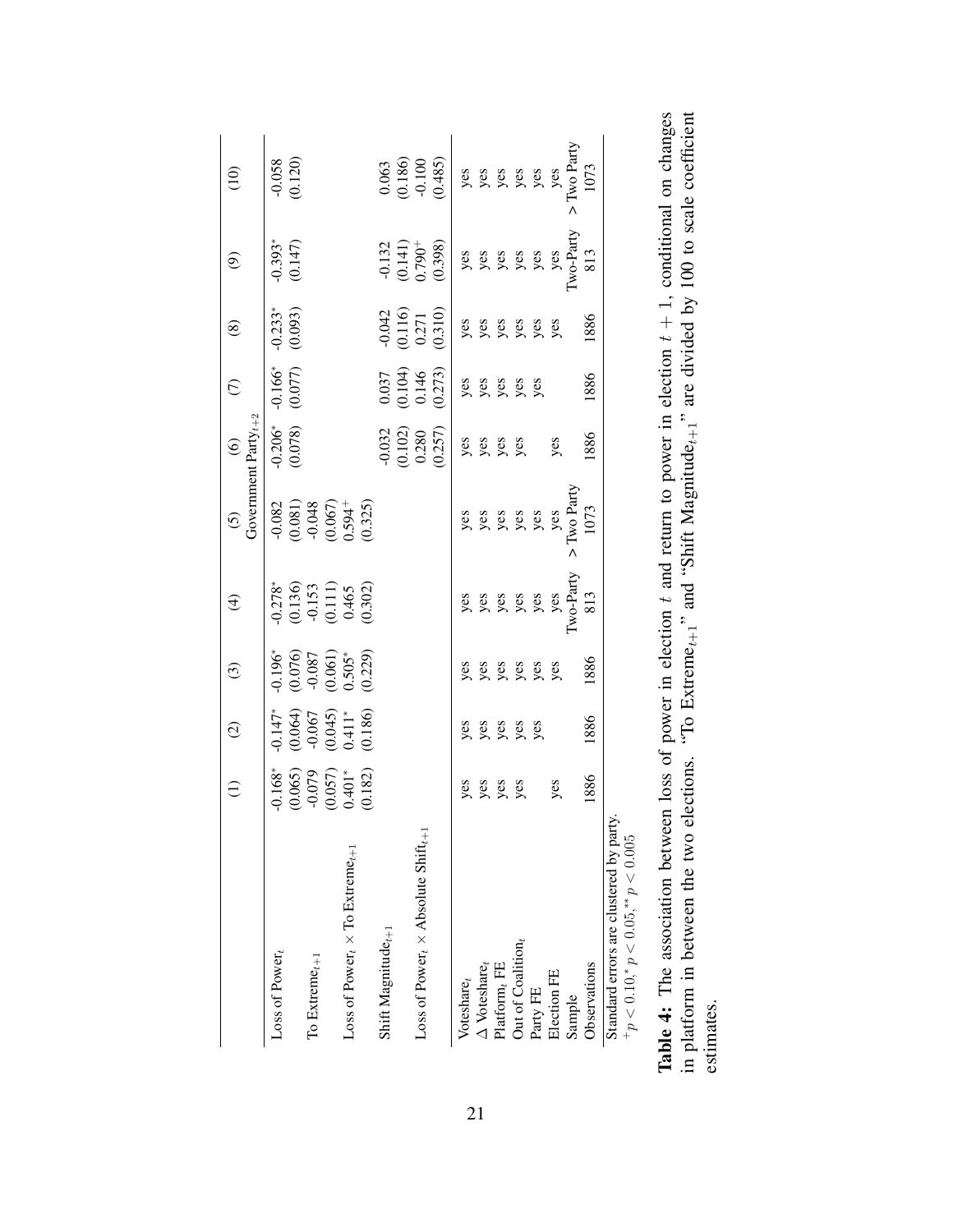we address the concern that in parliamentary systems, a governing party may perform as well as in previous elections, or even better, but nonetheless find itself out of power due to the politics of coalition formation.[7](#page-0-0) We find no evidence of heterogeneity, thereby strengthening confidence in our interpretation of the findings.

# <span id="page-21-0"></span>5 Model

Our model provides a mechanism for our findings on the evolution of platforms. Its main feature is electoral competition over an infinite horizon, which allows us to capture changes from election to election as a function of past electoral performance.<sup>[8](#page-0-0)</sup> In each period, two parties, labeled  $L$ and  $R$ , produce candidates for a general election. We focus on the stage game in this section, and postpone some details of the repeated setting until Section [6.2.](#page-26-0)

To provide a foundation for ideological adjustment over time, we posit a simple candidate selection process within parties. Each party is composed of two factions, one ideologically moderate (denoted  $M$ ) and the other ideologically extreme (denoted  $E$ ). Each faction produces one candidate in each period, and all candidates from a given faction are ex ante identical. Candidates can run for office only once. In each election at most one candidate from each party may enjoy a quality advantage worth  $b > 0$  to all voters if that candidate is elected. Within a party, this advantage

 $7$ Appendix [A7](#page-32-0) shows that our results on loss pertain to governing parties, but not other coalition members.

<sup>8</sup>Our analysis is in line with the approach advanced by the MARPOR team, who study the dynamics of party position-taking as a continuous process evolving over a series of elections [\(Budge](#page-34-7) [et al., 2012\)](#page-34-7) and emphasize the struggle between party factions as central for understanding party behavior [\(Budge, Ezrow, and McDonald, 2010\)](#page-34-1). Our set-up differs primarily by having strategic voters drive factional choice, rather than by letting past factional success determine future ideological direction. We also incorporate variations in candidate quality and candidate selection mechanisms. These features allow us to address non-ideological concerns related to electability and the role of selectorate size, respectively.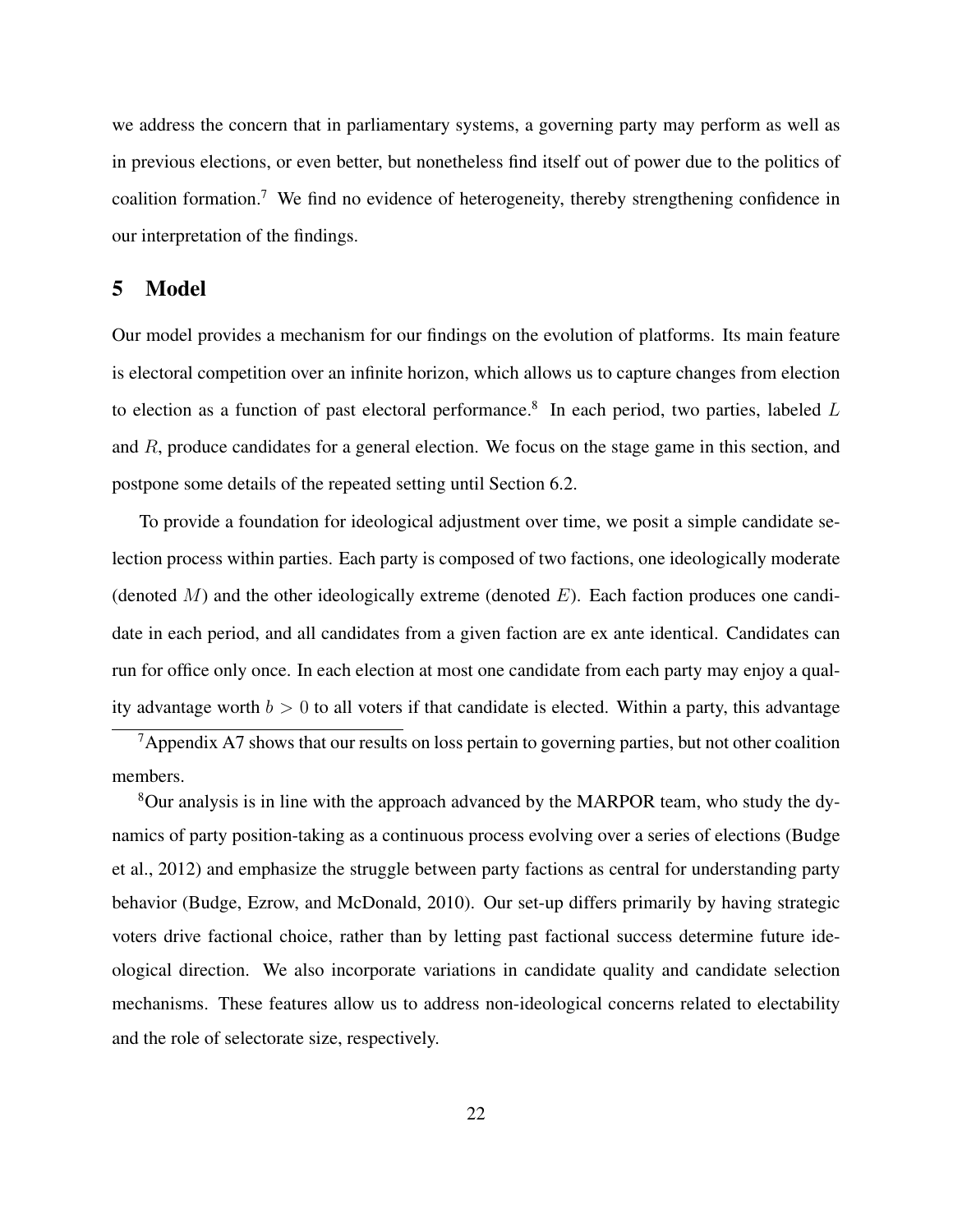goes to each faction with probability  $\rho < 1/2$ , and to no faction with probability  $1-2\rho$ . The draws of candidate quality are independent across parties. We denote by  $b_i \in \{0, b\}$  the quality level of party i's general election candidate.

Upon election, a candidate from faction j in party i implements her ideal policy  $y_i^j \in \mathbb{R}$ . She also receives office-holding utility  $w_v > 0$  from achieving office, while unelected candidates receive  $0$ <sup>[9](#page-0-0)</sup>. The factional ideal points are related to one another as follows:

$$
y_R^M = y_L^M + \Delta
$$
  

$$
y_R^E = y_R^M + \delta
$$
  

$$
y_L^E = y_L^M - \delta
$$

Thus,  $\Delta > 0$  is distance between the parties' moderate factions, and serves as a measure of polarization. The parameter  $\delta \in (0, b)$  is measure of the parties' internal ideological heterogeneity. We denote by  $p_i$  the ideal point of the party i nominee.

There is a continuum of voters who care about policy and quality. Voters are ideologically homogeneous, with an electorate-wide ideological median  $y_m \in (\overline{y}_L^M, \underline{y}_R^M)$ . Each party *i* is associated with a continuum of allied voters with ideal points  $\mathcal{P}_i \equiv [\underline{y}_i, \overline{y}_i]$  who form a subset of the general election electorate. This group might represent the set of party  $i$  primary election voters. The median of  $P_i$  is ideologically located midway between the factions, and thus has ideal point  $y_i^d = (y_i^M + y_i^E)/2$ .<sup>[10](#page-0-0)</sup> Additionally there are two subgroups within  $\mathcal{P}_i$  that support the party factions. For each faction  $j, \mathcal{P}_i^j \subset \mathcal{P}_i$  represents the set of closely aligned party voters. All members of subgroups  $\mathcal{P}_i^E$  and  $\mathcal{P}_i^M$  are more extreme and moderate than the party median voter, respec-

<sup>9</sup>Thus, candidates are "citizen candidates" and cannot credibly promise to deliver a policy other than their ideal.

<sup>&</sup>lt;sup>10</sup>This assumption simplifies the analysis, but is unnecessary for our results. For b sufficiently large this pivotal voter may be located far from the median.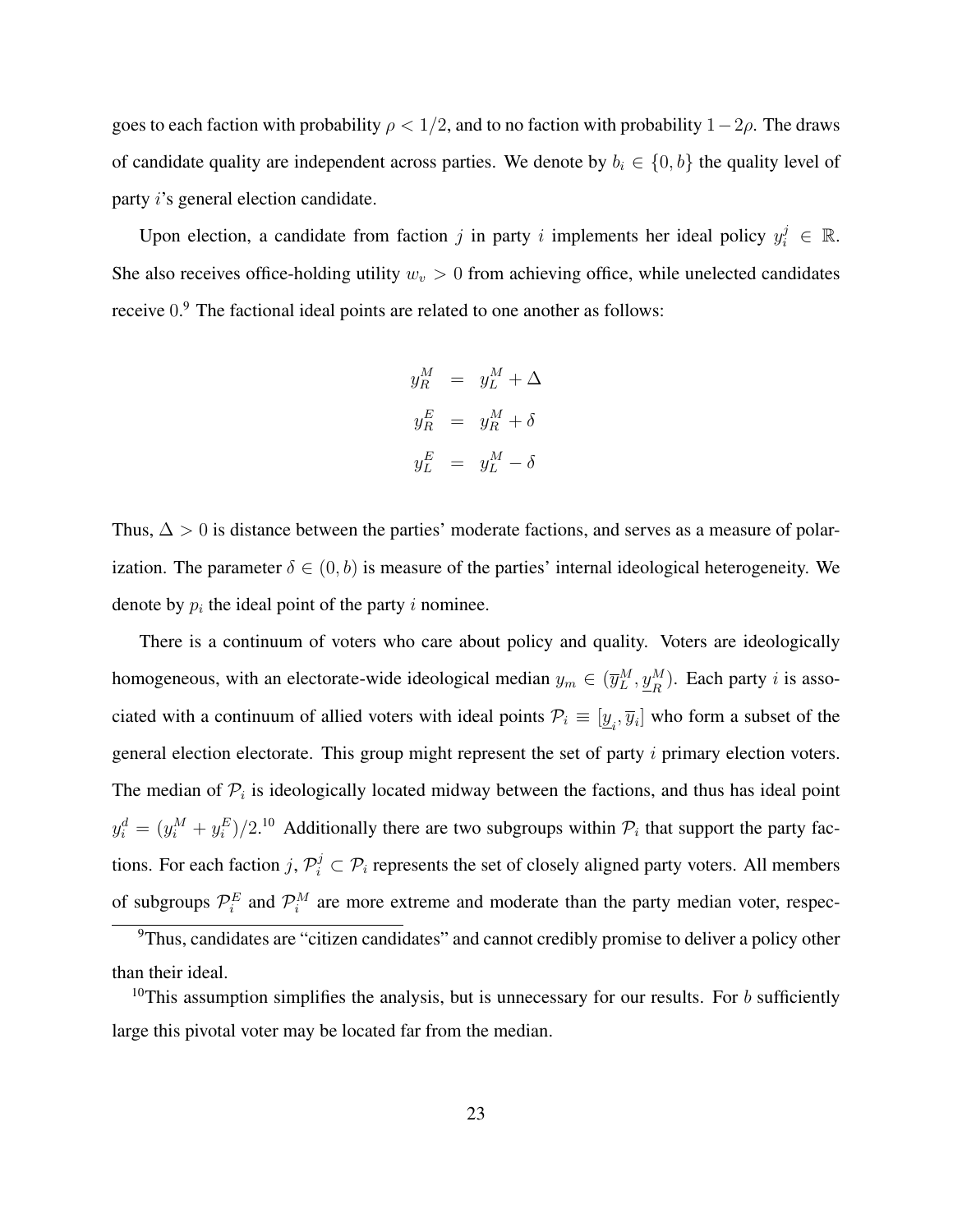tively, and the party median belongs to neither subgroup. The median of  $\mathcal{P}_i^j$  $i$  has the same ideal point  $y_i^j$  $i_{i}^{j}$  as the faction's candidate. The subgroup members receive utility  $w > 0$  when their candidate is elected. This might correspond to faction-specific rents or private goods that a candidate can provide to loyalists.

In each party, candidate selection depends on its current "lead" faction, candidate quality, and the party's selectorate. The lead faction is simply the faction of the previous period's election candidate; that is, nomination determines formal control of the party. Larger selectorates reduce the lead faction's control. Let  $\pi_i \in (0,1)$  be a measure of the size of party i's selectorate. If party i won the preceding election, then with probability  $\pi_i \lambda_v$ , the set of all party voters  $\mathcal{P}_i$  chooses the party's candidate, and with probability  $1 - \pi_i \lambda_v$ , the lead faction's voters choose. We refer to the former as an *open* process, and the latter as a *closed* process. Likewise, if party i lost the preceding election, the process is open with probability  $\pi_i \lambda_d$  and closed otherwise. The parameters  $\lambda_v \in [0, 1]$  and  $\lambda_d \in [0, 1]$  reflect the ease of party leadership transitions following a win or loss.

The nominated candidates finally compete in a general election by offering their ideal policies as the party platforms. Voters choose on the basis of policy utility, candidate quality, and a random utility shock  $\omega \sim U[-\alpha, \alpha]$  in favor of party R. The median voter receives higher stage game utility from party  $R$  if:

<span id="page-23-0"></span>
$$
-|y_m - p_R| + b_R + \omega > -|y_m - p_L| + b_L. \tag{6}
$$

We make two assumptions to eliminate a few uninteresting cases. First, to avoid corner probabilities of victory, we let  $\alpha > \Delta + \delta + b$ . Second, to assure that faction members care enough about their own candidate's selection to act differently from their party's median voter, we assume that  $w$  satisfies:

<span id="page-23-1"></span>
$$
w > \max\left\{\frac{(b+\delta)^2 + \alpha(b-\delta) + 2b\Delta}{\alpha - \Delta - \delta - b}, \frac{(\alpha + \Delta + 2b - \delta)(b-\delta)}{\alpha - \Delta - b}\right\}.
$$
 (7)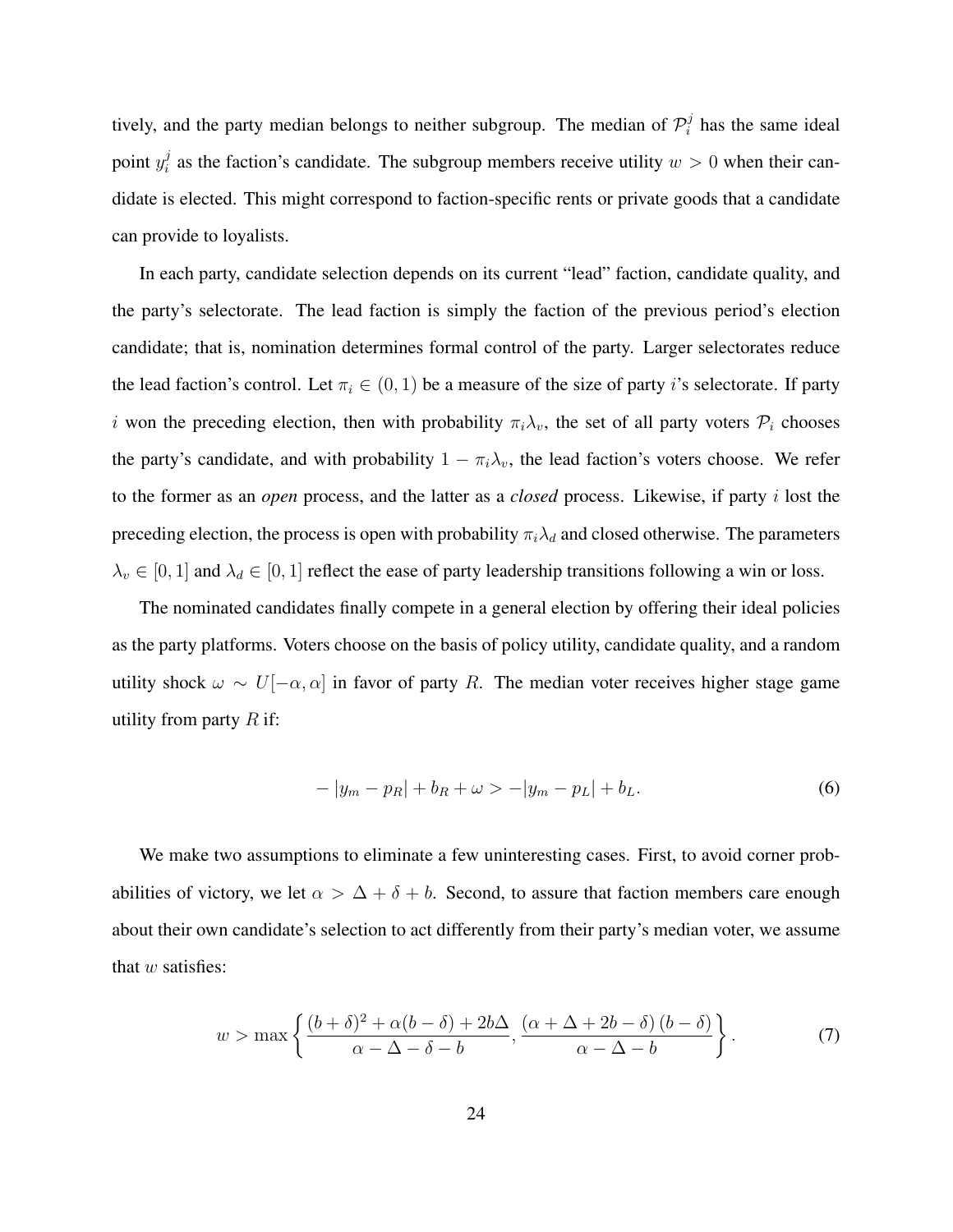Figure 3 illustrates the configuration of voters in one party. The sequence of each period of the basic game is as follows.

- 1. Nature reveals the quality level for each faction's candidate in each party.
- 2. In each party, Nature simultaneously chooses whether the nomination process is open or closed.
- 3. In each party, the nominating players vote to nominate a candidate.
- 4. Nature draws  $\omega$ .
- 5. All voters vote to determine the election winner.



**Figure 3:** Party R Voters. All party R voters have ideal points in the interval  $[y_R, \overline{y}_R]$ . In an open process the party median voter with ideal point  $y_R^d$  is decisive in selecting a candidate. In a closed process the factions, with decisive voters at  $y_R^M$  or  $y_R^E$ , will be decisive.

<span id="page-24-0"></span>We derive a subgame perfect equilibrium for the stage game. In the candidate selection stage, each eligible voter's nomination strategy is a mapping  $\{(0,0), (0, b), (b, 0)\}\rightarrow \{M, E\}$ . In the general election the strategies for all voters are mappings  $\{(0,0), (0, b), (b, 0)\}^2 \times \{M, E\}^2 \times$  $[-\alpha, \alpha] \rightarrow \{L, R\}$ . There are many equilibria in this game, and we therefore use the fact that voters cannot be pivotal and are effectively indifferent among voting strategies. We focus on equilibrium whereby each voter acts as if pivotal and chooses the candidate who maximizes expected utility in the general election. Thus, voters do not necessarily choose the closest candidate at the nomination stage, but disregard the effect of their votes on lead factions in future periods.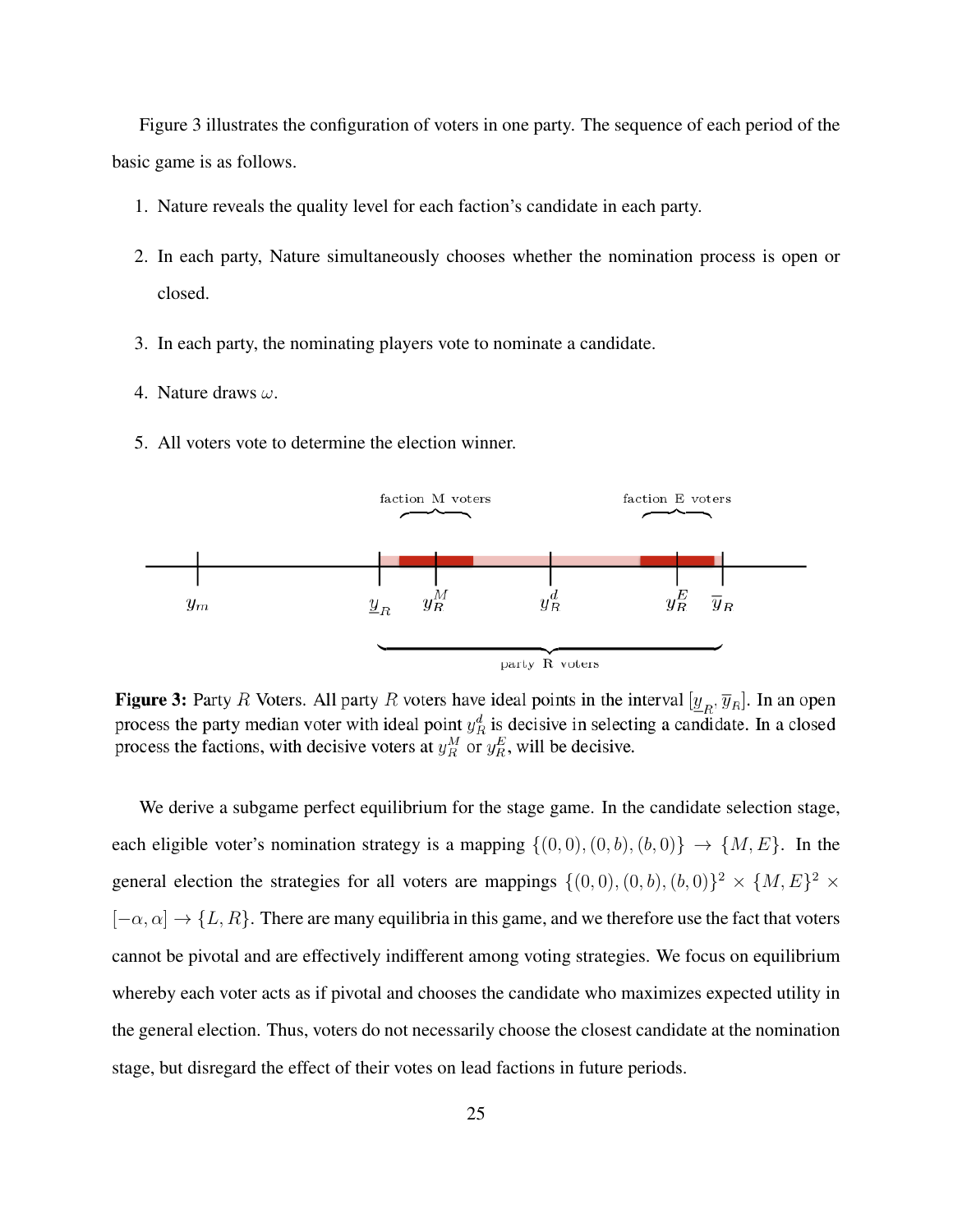# 6 Theoretical Results

## 6.1 Stage Game

As the median voter is pivotal in the general election we begin with her decision. After the shock  $\omega$ is realized, she simply chooses the optimal candidate according to [\(6\)](#page-23-0). This implies the following probability of victory for party  $R$ :

<span id="page-25-0"></span>
$$
\phi(p_L, b_L, p_R, b_R; y_m) = \frac{1}{2} + \frac{2y_m - p_R - p_L + b_R - b_L}{2\alpha}.
$$
\n(8)

Now consider party nominations. As in the general election, the median voter in the candidate selection process is decisive. There are two cases. First, when the nomination process is open, the party median (with ideal point at  $y_i^d$ ) will prefer the high quality candidate, if one exists. The most interesting subcase is the one in which the extreme candidate is high quality. The voter is indifferent between factions on ideological grounds, but receives higher utility from a high-quality faction E candidate. Since  $b > \delta$ , an extreme high-quality candidate will also be more appealing than a low-quality moderate in the general election. In every other subcase, the moderate is more electable and thus receives nomination.

In the second case, the process is closed and the nominating body is the lead faction's allies. These voters obviously prefer their own faction on ideological grounds, but may sacrifice quality and electability (for faction  $E$  voters) by choosing their own candidate. By assumption [\(7\)](#page-23-1), factional voters intrinsically benefit from nominating their own candidates. This induces them to prefer their own faction's candidate even despite inferior quality.<sup>[11](#page-0-0)</sup>

We summarize these cases in the following result. Details are provided in Appendix [A12.1.](#page-0-0)

 $11$ Without [\(7\)](#page-23-1), a faction's median voter would behave more like the party's median voter. This is especially true for faction  $M$ , who like the party median would prefer the  $M$  candidate when neither faction had a quality advantage.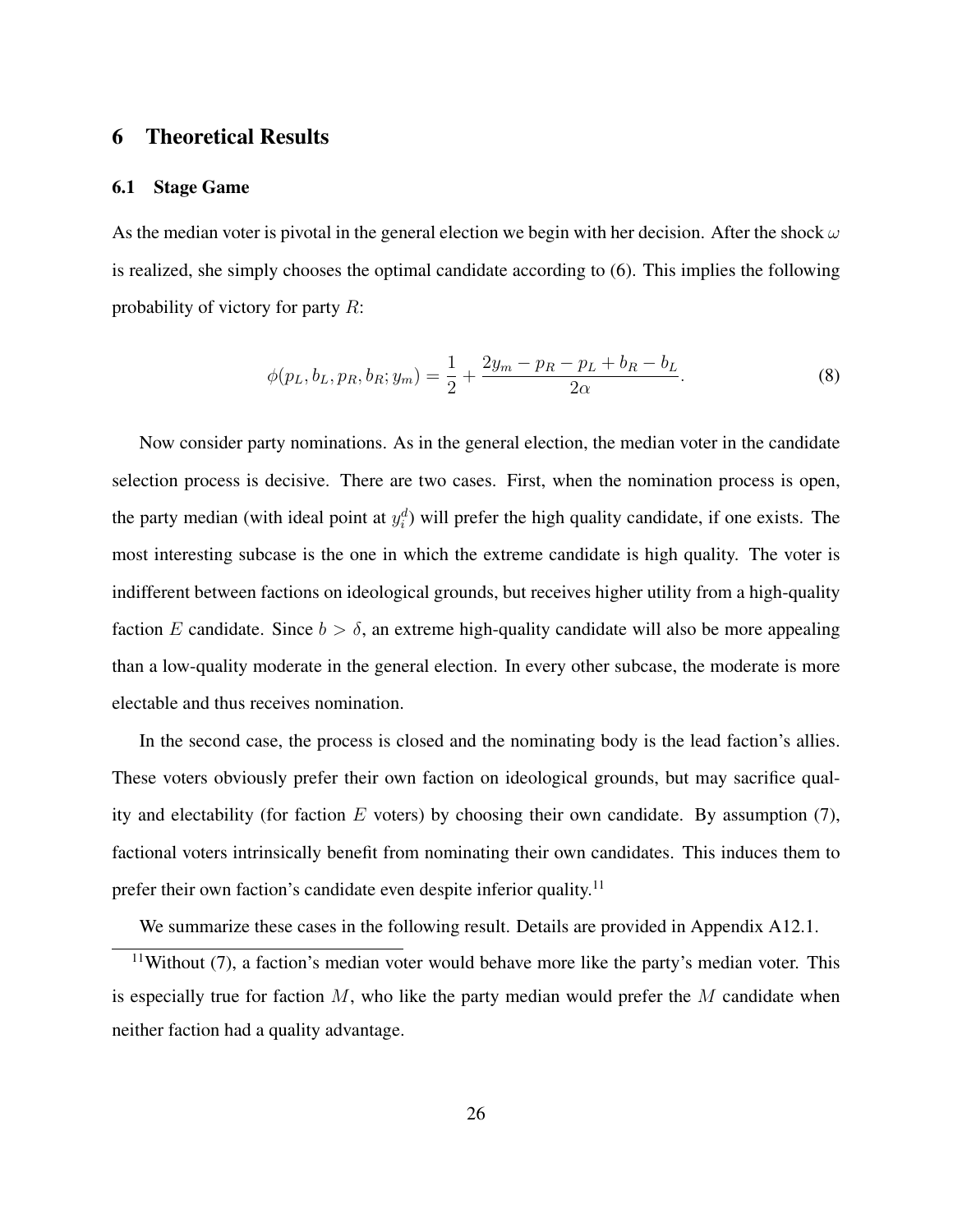Proposition 1. Candidate Choice. *In an open nomination process, the party nominates the high quality candidate if one exists, and the faction* M *candidate otherwise. In a closed nomination process, the party nominates the lead faction's candidate.*

Our stage game therefore captures a simple source of variation in policy platforms. Platforms reflect candidate quality when the candidate selection process is open (for example in a primary election), and reflect the party leadership's preferences when the process is closed. Candidate selection processes are therefore an important determinant of the distribution of platforms over time.

## <span id="page-26-0"></span>6.2 Dynamic Analysis

Since candidates in the stage game live for only a single period and voters are never pivotal, the stage game equilibrium can be used as the basis for analyzing the infinite horizon game. We restrict attention to equilibria in which voters use Markovian strategies, playing exactly as they do in the stage game and ignoring payoff-irrelevant game history. The conditions of each period can thus change only through the identity of the parties' lead factions and the current incumbent party (i.e., the winner of the preceding period's election).

To capture these parameters, let the state of the game be the triple  $(i, f_L, f_R)$ , where  $i \in \{L, R\}$ is the incumbent party, and  $f_L \in \{M, E\}$  and  $f_R \in \{M, E\}$  are the lead factions of parties L and R, respectively. This state variable can take on eight values, and completely describes the parameters at each period. The states are connected by an  $8 \times 8$  transition matrix Q, where each element  $Q_{s,s'}$  gives the probability of moving from any state s in period t to any another state s' in period  $t + 1$ . Note that aside from identifying the incumbent and the lead factions, the probabilities are Markovian; i.e., independent of history.

While the full matrix Q would be quite cumbersome to write, the individual elements therein are straightforward to derive. Each  $Q_{s,s'}$  is determined by three components. The first two components are the probabilities of factional choice within each party, which depend on  $\pi_i$ ,  $\lambda_d$ , and  $\lambda_v$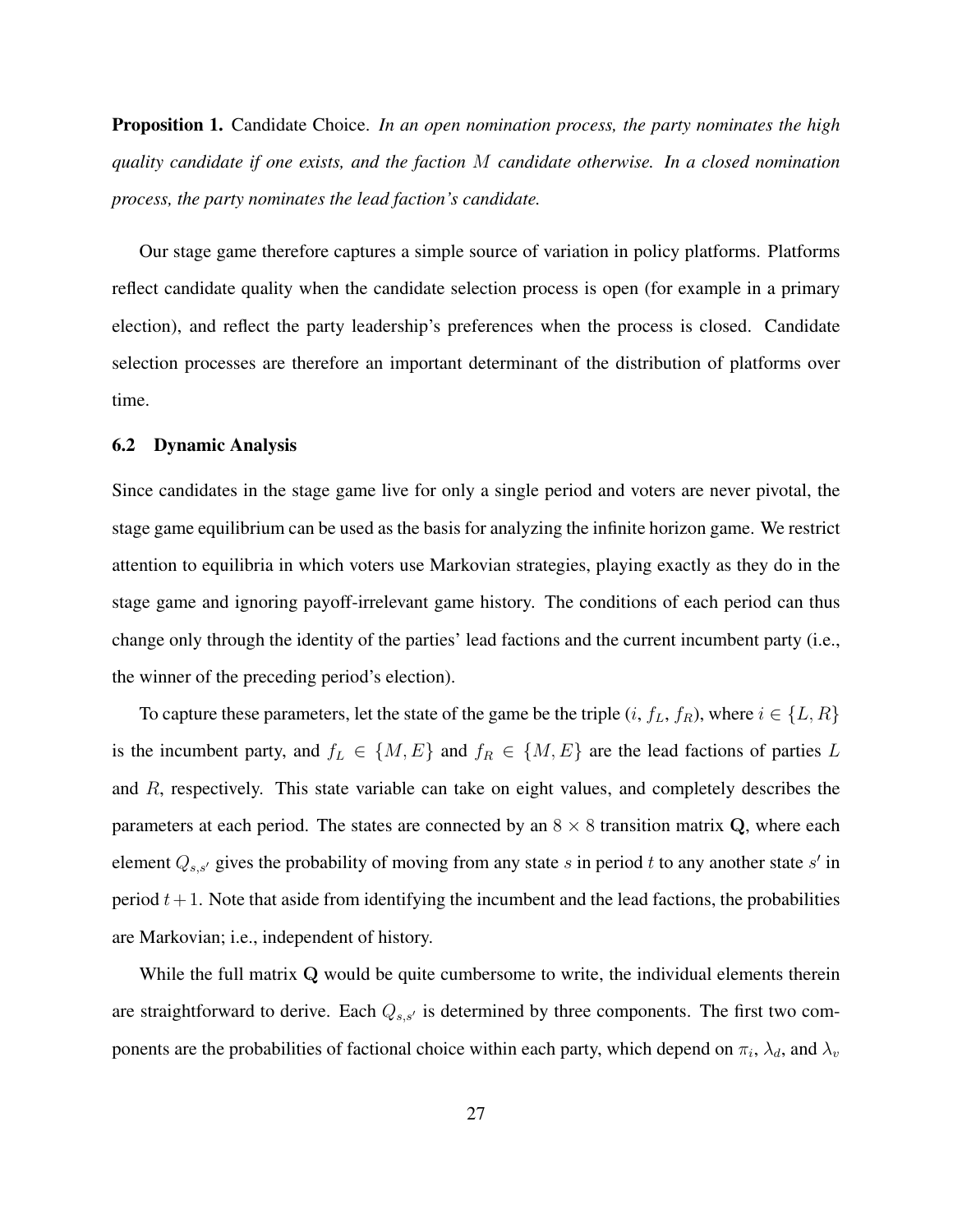as described previously, and the availability of a high quality candidate, which depends on  $\rho$ . The final component is the probability of victory of the election winner in  $s'$ , which is derived from Equation [\(8\)](#page-25-0). Appendix [A12.2](#page-0-0) provides further details. For example, the following equation gives the probability that an R extremist defeats an L moderate, starting from a setting where R had previously won a contest between moderate factions, when selectorate sizes are symmetric (i.e.,  $\pi_L = \pi_R = \pi$ ).

$$
Q_{(R,M,M),(R,M,E)} = \frac{\lambda_v \rho \pi ((1 - \lambda_d \rho \pi)(2y_m - 2y_R^M + \alpha - \delta + \Delta) + b(1 - \rho - \lambda_d \rho \pi))}{2\alpha} \tag{9}
$$

The transition matrix allows us to analyze the equilibrium as a simple Markov chain. More specifically, it can be shown that the Markov process corresponding to the equilibrium has a unique stationary distribution. This implies that the distribution of states over time is independent of the initial state.<sup>[12](#page-0-0)</sup> For each state s, let  $q_s$  be the long-run proportion of periods spent in s. Using conventional techniques, we may calculate each  $q_s$  and other quantities of interest. For example, the proportion of time spent under party R control is the sum of  $q_s$ 's where s is of the form  $(R,$  $f_L$ ,  $f_R$ ). In conjunction with Q, we can use  $q_s$  to calculate the likelihood of particular short-run evolutionary paths.

Our empirical results suggest the following paths of interest, expressed formally in Appendix [A12.2.](#page-0-0) For ease of translation between the empirical and theoretical results, these quantities are indexed by their empirical counterparts in Section [4.](#page-12-0)

- 1. *The steady state probabilities of losing power followed by an extreme platform, and reelection followed by an extreme platform.* [Table [1.](#page-14-0)]
- 2. *The steady state probabilities of losing power followed by a reversal of the preceding plat-*

 $12$ Formally, since the number of states is finite and each is accessible from every other state in one step, the Markov chain is positive recurrent. This implies the existence of a stationary distribution.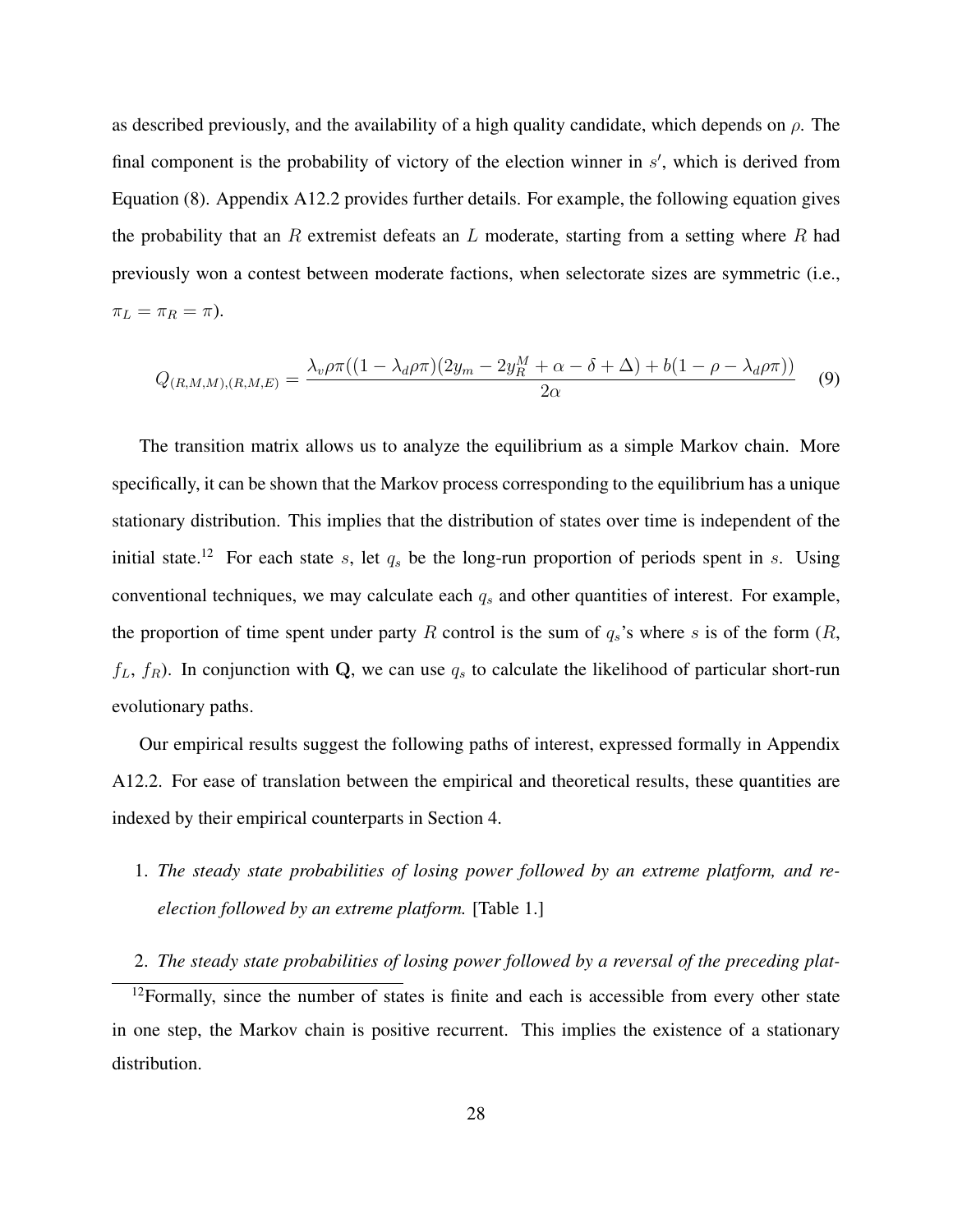*form shift, and re-election followed by a reversal of the preceding platform shift.* [Table [2.](#page-16-0)]

3. *The steady state probabilities of losing power followed by any platform shift, and re-election followed by any platform shift, for different selectorate sizes (* $\pi_i$ *).* [Table [3.](#page-17-0)]

Unfortunately, calculating the probability of these paths requires numerical simulation because of the complexity of the expressions for steady state probabilities. We can however provide partial analytical results that convey some of the intuition for the empirical observations. Proposition [2](#page-28-0) shows that under some modest parametric assumptions, the likelihood of observing each of the short-term paths described above is exactly as observed in the data. The main simplification is that the result only considers paths starting from the state  $(R, m, m)$ , instead of accounting for the relative likelihood of all possible states. Note however that this state (where both parties nominated their moderate factions in the preceding election) is relatively common, and thus plays a large role in determining the overall distribution of factional trajectories.<sup>[13](#page-0-0)</sup>

<span id="page-28-0"></span>**Proposition 2.** Platform Adjustment Following Losses and Wins. Let  $y_m = 0$ ,  $\pi_L = \pi_R = \pi$ ,  $\lambda_v = \lambda_d = 1$ , and  $\Delta = 2y_R^M$ . If  $\delta > b(1 - \frac{\rho}{1 - \rho})$ 1−ρπ )*, then starting from state (*R, m, m*), the probability that party* R *loses, followed by:*

- *(i) running on an extreme platform;*
- *(ii) platform reversal;*
- *(iii) platform adjustment*

*is higher than the probability that it wins, followed by the same event.*

<sup>13</sup>This state has steady state probability  $Q_{R,m,m} = 0.405$  when  $y_m = 0$ ,  $y_R^M = -y_L^M = 0.1$ ,  $\lambda_L = \lambda_R = 0.7, \rho = 0.1, \delta = 0.6, b = 0.65, \lambda_v = \lambda_d = 1$ , and  $\alpha = 2.5$ . Since state  $(L, m, m)$  is symmetric, both parties nominate their moderate factions in 81% of elections.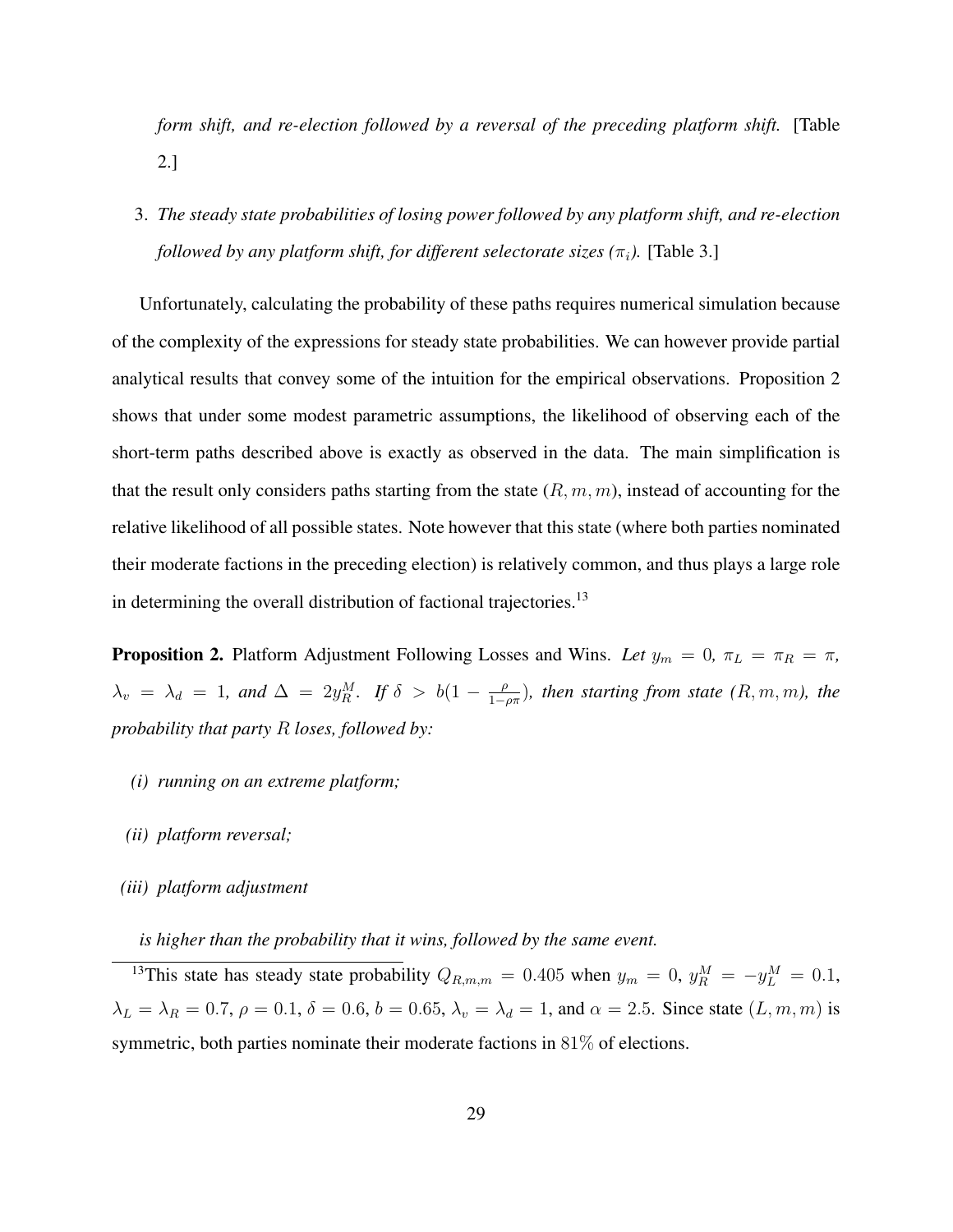Proposition [2](#page-28-0) is driven by the fact that a party is more likely to suffer a loss when its selectorate opts for the extreme faction than when it stays with the moderate faction. (This does not imply that the selectorate errs in choosing the extreme faction, as choosing a low-quality moderate would be even worse.) As a result, any event that is more likely under an extreme lead faction will be relatively more likely following losses. Such events include running as an extremist, since lead faction status is somewhat persistent over time. They also include reversing or adjusting platforms, since extreme platforms are relatively vulnerable to being abandoned. The result therefore suggests that sequences such as losses followed by extremism should be observed with greater frequency than wins followed by extremism. Importantly, since each party wins the election with probability  $1/2$  in state  $(R, m, m)$  when the median voter is unbiased, the proposition also implies that the conditional probabilities of events (i)-(iii) following losses are higher than those following wins.

The comparative statics on selectorate size following loss versus victory are more ambiguous. Differentiating the relevant difference with respect to  $\pi$  shows that the relationship is nonmonotonic. For some regions of the parameter space, this difference is decreasing in selectorate size, consistent with the finding in Table [3.](#page-17-0) However, this relationship does not generally hold across the entire parameter space.

## 6.3 Numerical Results

Our numerical results complement Proposition [2](#page-28-0) by examining comparative statics over a large subset of the parameter space. For each of the above quantities, we present comparative statics graphically. The reported probabilities are for party  $R$ ; note that all results are symmetric for party L given the symmetry in factional ideal points.

We first examine the probability of running on an extreme platform. Recall our main empirical finding from Table [1](#page-14-0) that subsequent to electoral loss, former governing parties are less likely to run on centrist platforms. We examine this relationship in the theoretical model by differencing the probability of running on an extreme platform after losing power versus winning re-election.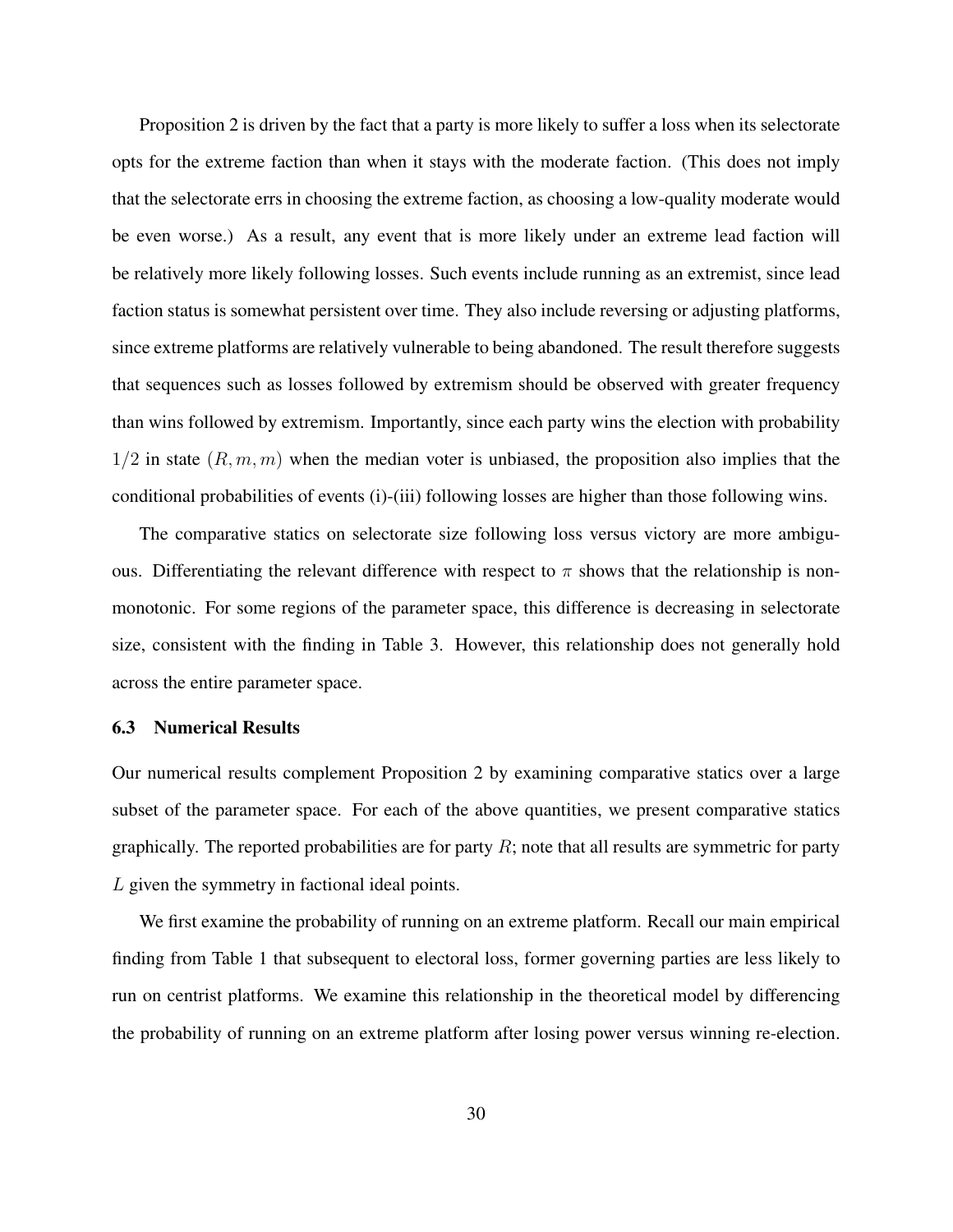Figure 4 provides comparative statics on this difference across a range of  $y_m$  (ideological bias in the electorate) and  $\pi$  (selectorate sizes). In these figures, we consider party R; party L is symmetric about  $y_m$ . Consistent with the empirical results, even absent bias in the electorate or restrictions on the incumbent (i.e.,  $y_m = 0$  and  $\lambda_v < 1$ ), this difference is positive. Party R is increasingly likely to resort to extreme platforms following losses versus wins when the party is electorally disadvantaged ( $y_m < 0$ ). Moreover, party R is more likely to lose when  $y_m < 0$ , which may help to account for observed patterns in the data.

Several additional comparative statics on the difference in probability of running on an extreme platform yield additional insights. Restrictions on the incumbent's ability to change platforms result in larger differences between winning and losing parties' adoption or maintenance of extreme platforms. Perhaps less obviously, this difference is increasing in both polarization  $\Delta$  and intraparty ideological heterogeneity  $(\delta)$ .



Figure 4: Difference in probability of running on an extreme platform after a loss of power versus winning re-election for the right party. In this graph,  $\alpha = 2.5$ ,  $b = 0.65$ ,  $\lambda_d = 1$ ,  $y_R^M = .3$ ,  $\Delta = 2y_R^M$ ,  $\delta = 0.5$ , and  $\rho = 0.25$ .

Our empirical results in Table [2](#page-16-0) suggest that subsequent to electoral defeat, reversals of the last platform shift are greater in magnitude. In the context of Proposition [2\(](#page-28-0)ii), such a reversal indicates either a change in one party from moderate to extreme in election t and then back to moderate in election  $t+1$ , or a shift from extreme to moderate and back to extreme. We estimate the probability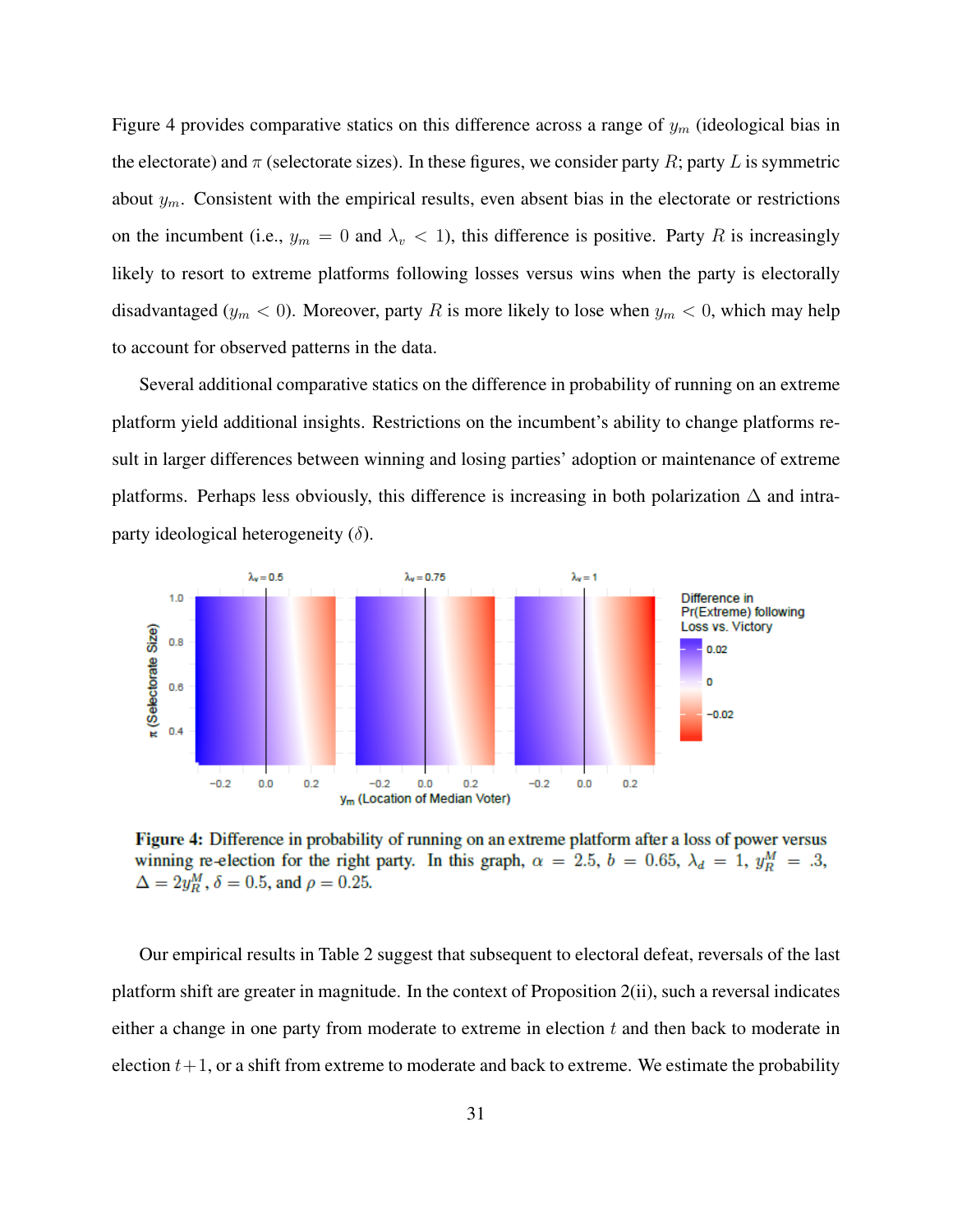of observing either pattern when an incumbent party loses in election  $t$  versus wins re-election in election t. This difference in probability of ideological reversal for the right party is plotted in Figure 5. We note that with no ideological bias  $y_m = 0$  and no additional friction on the incumbent party's selection process ( $\lambda_v = 1$ ), this difference is positive (if small). It increases in magnitude in the region in which the right party is disadvantaged  $y_m < 0$  and loss is consequently more likely. Similarly, it increases in magnitude when additional constraints are imposed on the incumbent's ability to open leadership selection ( $\lambda_v < 1$ ). Furthermore, this difference is increasing in both polarization ( $\Delta$ ) and intraparty ideological heterogeneity ( $\delta$ ). In sum, under "neutral" conditions as well as electoral conditions more conducive to loss, the probability of ideological reversal in consecutive periods is higher following electoral defeat than after re-election.



Figure 5: Difference in probability of ideological reversal after a loss of power versus winning re-election for the right party. In this graph,  $\alpha = 2.5$ ,  $b = 0.65$ ,  $\lambda_d = 1$ ,  $y_R^M = .3$ ,  $\Delta = 2y_R^M$ ,  $\delta = 0.5$ , and  $\rho = 0.25$ .

Finally, we turn to the finding that ideological repositioning is mediated by the size of the selectorate, described in Table [3.](#page-17-0) The interaction model implies the need to investigate two theoretical quantities of interest. First, we assess the "main effect" that the magnitude of electoral repositioning is greater following a loss than a victory. Theoretically, this corresponds to the probability of shifting from the moderate faction to the extreme faction or vice versa. Figure 6 reveals that indeed, under symmetric, neutral conditions ( $y_m = 0$  and  $\lambda_v = 1$ ), losing parties are slightly more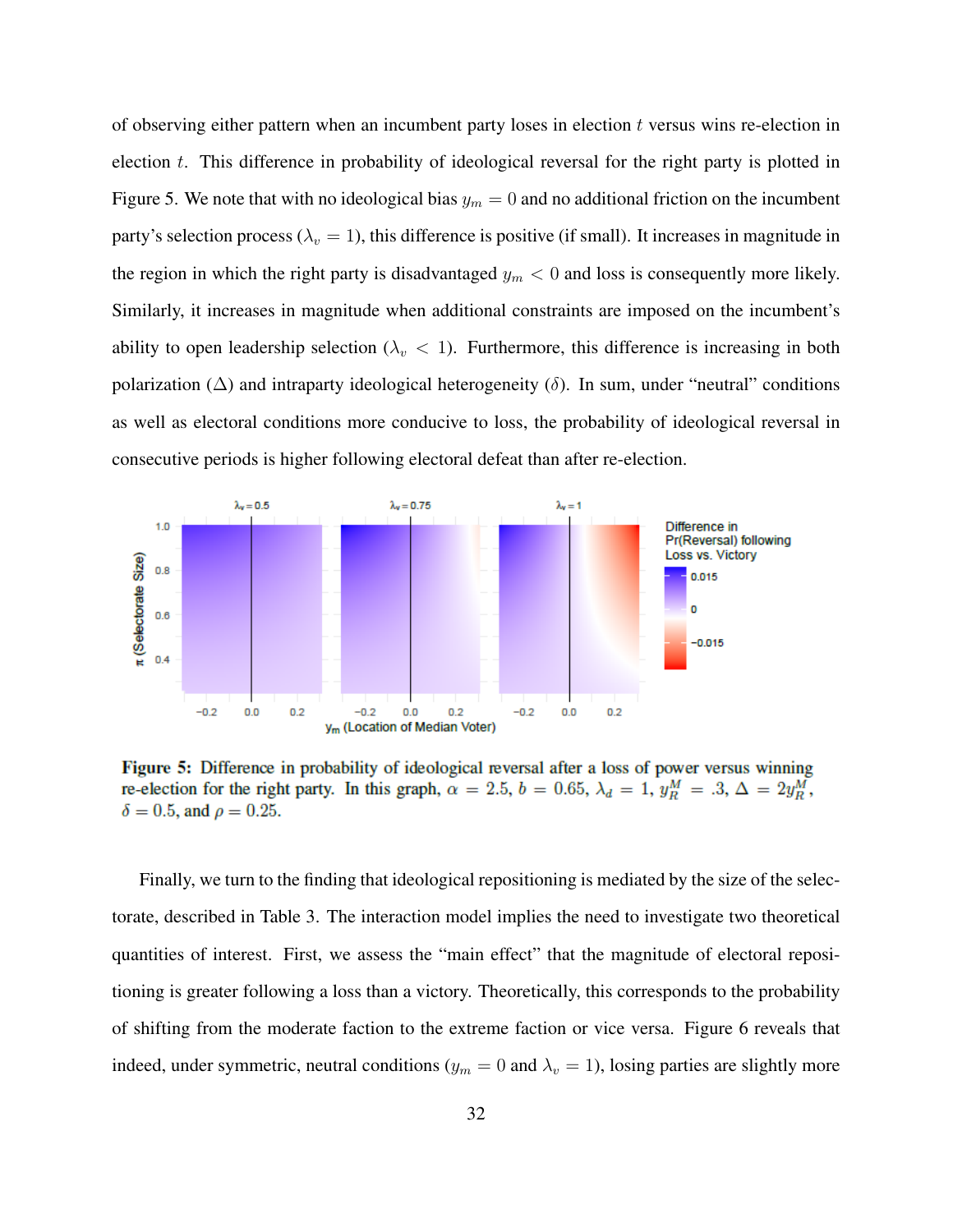likely to reposition than winning parties, given the positive estimates of the difference. The magnitude of this difference is increasing in electoral disadvantage ( $y_m < 0$ ) and selection constraints on the winning party ( $\lambda_v$  < 1).

The negative coefficient on the "conditional effect" from the interaction models implies that this difference should be decreasing in selectorate size  $(\pi)$ . Figure 6 further depicts the numerical results on this difference with respect to selectorate size. As in the analytical results, the comparative statics with respect to  $\pi$  are more ambiguous, revealing a non-monotonic relationship between selectorate size and the difference in platform adjustment between losing and winning parties (see right panel of Figure 6).



Figure 6: Difference in probability of platform adjustment after a loss of power versus winning re-election for the right party. In this graph,  $\alpha = 2.5$ ,  $b = 0.65$ ,  $\lambda_d = 1$ ,  $y_R^M = .3$ ,  $\Delta = 2y_R^M$ ,  $\delta = 0.5$ , and  $\rho = 0.25$ .

# <span id="page-32-0"></span>7 Conclusion and Implications

This paper focuses on loss of power and studies the subsequent ideological positioning of ousted governing parties. Our finding that a post-defeat shift away from the center is associated with a higher likelihood of a swift return to power is both theoretically intriguing and politically pertinent. First, it stands in contrast with the results of [Bawn and Somer-Topcu](#page-34-2) [\(2012\)](#page-34-2), who contend that opposition parties tend to perform better by taking more moderate positions. Several factors may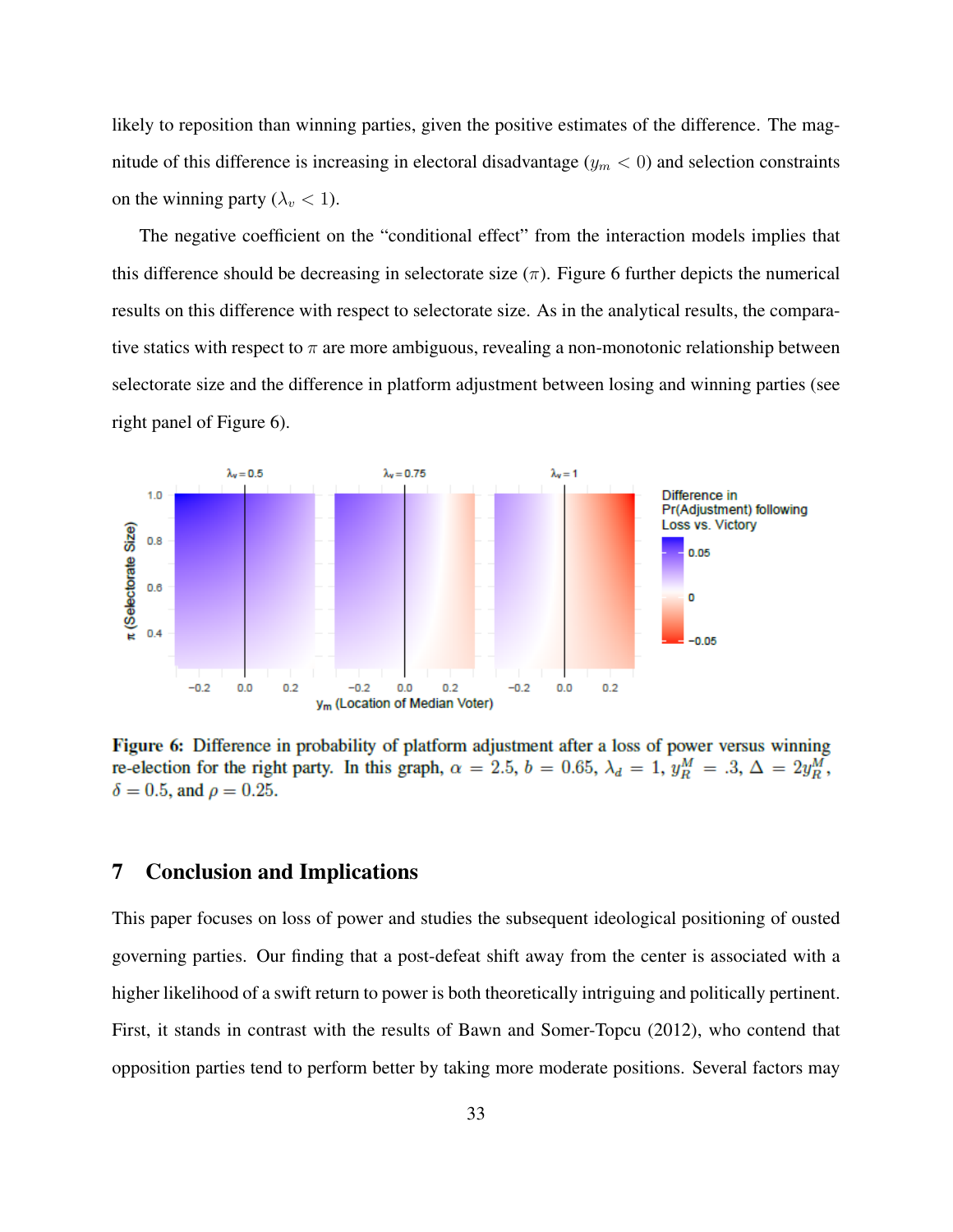help account for the discrepancy in the findings of the two studies. First, they compare the change in vote-share of all opposition parties between the current and the next elections. We focus solely on the defeated governing party and our outcome measure is return to power, not the change in vote-share. Second, the samples are quite different: they examine five countries between 1971- 2005, our sample covers OECD countries from 1945 to present.

The result about the faster route for returning to power also speaks to ongoing debates among party activists (e.g., Democrats in the US or the Socialists in France) regarding the positioning strategy their party should adopt in order to successfully regain the presidency. Yet the causal nature of this empirical relationship warrants further investigation.

The finding that internal party-structure is associated with different post-defeat party decisions is consistent with earlier studies [\(Lehrer, 2012;](#page-36-2) [Schumacher, De Vries, and Vis, 2013\)](#page-37-3). However, these studies emphasized a different institutional feature, namely the distinction between leadership-dominated parties (few internal veto points, power concentrated among party leaders) and activist-dominated parties. We emphasize instead the size of the selectorate and the constraints that it implies. How these different institutional features interact is an open question, and is a promising direction for future research on party responsiveness to electoral performance.

Our dynamic model of ideological positioning develops an interaction between the selection of party leadership and the tradeoff between factional control of the party and candidate quality. In addition to accounting for most of our key empirical results, the model generates other comparative statics for continued investigation. In particular, it suggests further empirical examination of candidate quality; the survey of literature that we compile in Appendix [A1](#page-1-0) provides a set of measures from which to start. The model further suggests roles for polarization and intraparty ideological heterogeneity in conditioning the magnitude of the observed patterns. Beyond its results for this paper, the model finally provides a useful dynamic framework that could have other applications for the study of electoral dynamics.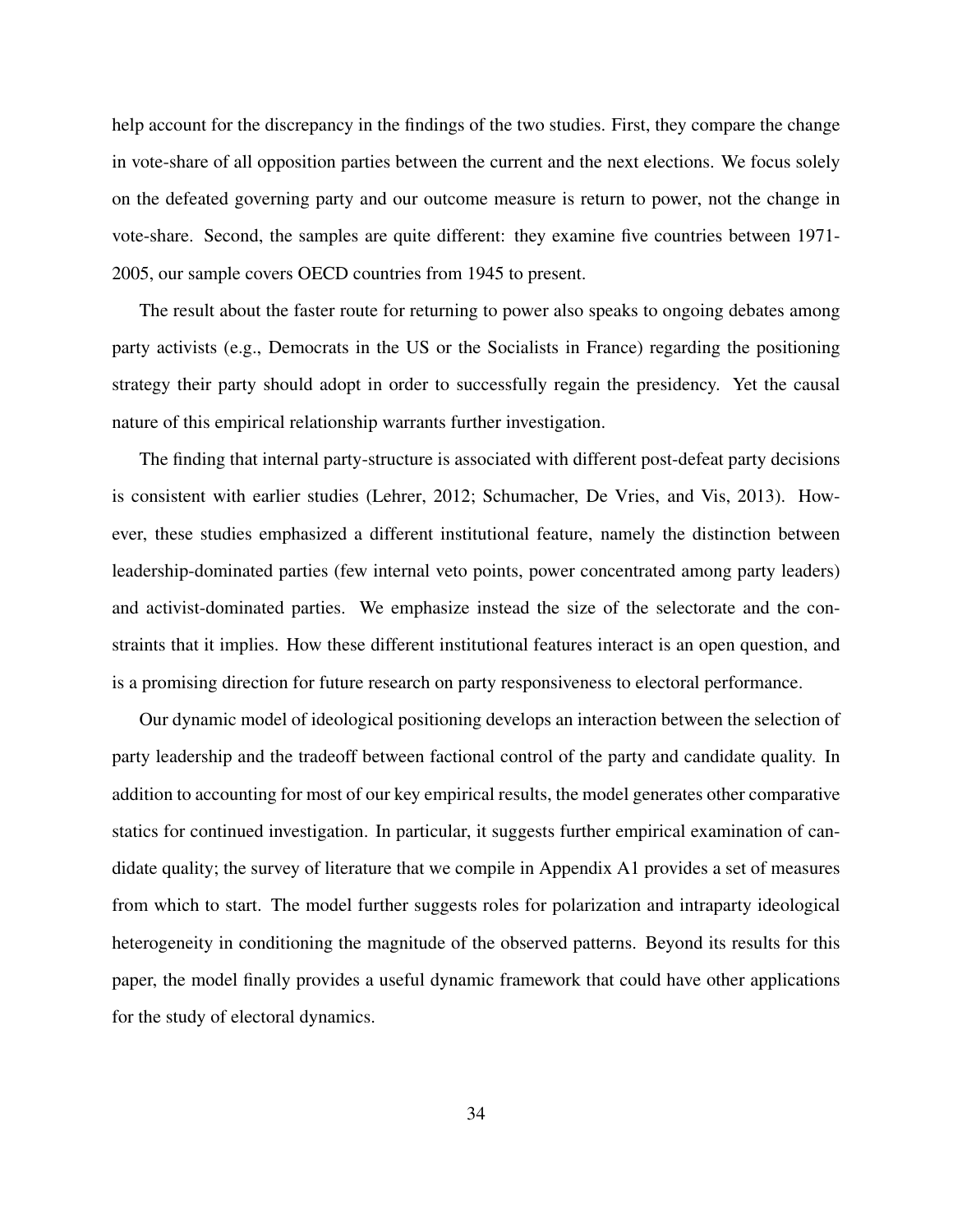# References

- <span id="page-34-0"></span>Adams, James, Michael Clark, Lawrence Ezrow, and Garrett Glasgow. 2004. "Understanding Change and Stability in Party Ideologies: Do Parties Respond to Public Opinion or to Past Election Results?" *British Journal of Political Science* 34 (4): 589–610.
- <span id="page-34-4"></span>Adams, James, and Samuel Merrill. 2008. "Candidate and Party Strategies in Two-Stage Elections Beginning with a Primary." *American Journal of Political Science* 52 (2): 344–359.
- <span id="page-34-6"></span>Adams, James, and Zeynep Somer-Topcu. 2009. "Moderate now, win votes later: The electoral consequences of parties' policy shifts in 25 postwar democracies." *Journal of Politics* 71 (2): 678–692.
- <span id="page-34-5"></span>Bakker, Ryan, Catherine de Vries, Erica Edwards, Liesbet Hooghe, Seth Jolly, Gary Marks, Jonathan Polk, Jan Rovny, Marco Steenbergen, and Milada Vachudova. 2015. "Measuring Party Positions in Europe: The Chapel Hill Expert Survey Trend File." *Party Politics* 21 (1): 143–152.
- <span id="page-34-2"></span>Bawn, Kathleen, and Zeynep Somer-Topcu. 2012. "Government versus opposition at the polls: How governing status affects the impact of policy positions." *American Journal of Political Science* 56 (2): 433–446.
- <span id="page-34-3"></span>Budge, Ian. 1994. "A New Spatial Theory of Party Competition: Uncertainty, Ideology and Policy Equilibria Viewed Comparatively and Temporally." *British Journal of Political Science* 24 (4): 443–467.
- <span id="page-34-1"></span>Budge, Ian, Lawrence Ezrow, and Michael D McDonald. 2010. "Ideology, party factionalism and policy change: An integrated dynamic theory." *British Journal of Political Science* 40 (4): 781–804.
- <span id="page-34-7"></span>Budge, Ian, Paul Pennings, Michael McDonald, and Hans Keman. 2012. *Organizing democratic choice: Party representation over time*. Oxford University Press.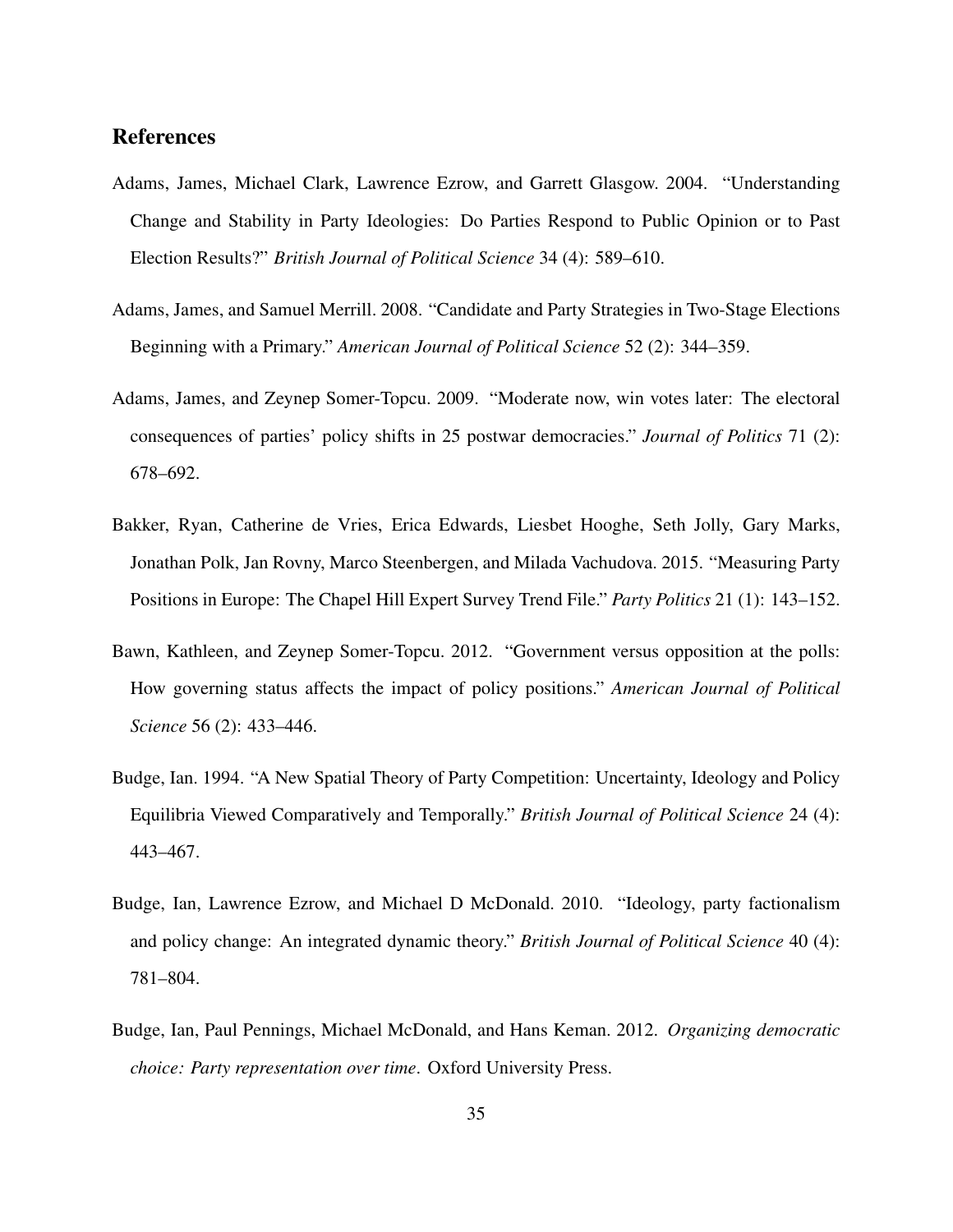- <span id="page-35-9"></span>Cross, William, and André Blais. 2012. "Who Selects the Party Leader." *Party Politics* 18 (2): 127–150.
- <span id="page-35-0"></span>Downs, Anthony. 1957. "An Economic Theory of Political Action in a Democracy." *Journal of Political Economy* 65 (2): 135–150.
- <span id="page-35-1"></span>Duggan, John, and Cesar Martinelli. 2017. "The Political Economy of Dynamic Elections: Accountability, Commitment, and Responsiveness." *Journal of Economic Literature* forthcoming.
- <span id="page-35-4"></span>Eguia, Jon X., and Francesco Giovannoni. 2019. "Tactical Extremism." *American Political Science Review* 113 (1): 282–286.
- <span id="page-35-8"></span>Esteve-Volart, Berta, and Manuel Bagues. 2012. "Are Women Pawns in the Political Game? Evidence from Elections to the Spanish Senate." *Journal of Public Economics* 96 (3-4): 387–399.
- <span id="page-35-2"></span>Ezrow, Lawrence, Catherine De Vries, Marco Steenbergen, and Erica Edwards. 2011. "Mean Voter Representation and Partisan Constituency Representation: Do Parties Respond to the Mean Voter Position or to their Supporters?" *Party Politics* 17 (3): 275–301.
- <span id="page-35-7"></span>Folke, Olle, Torsten Persson, and Johanna Rickne. 2016. "The Primary Effect: Preference Votes and Political Promotions." *American Political Science Review* 110 (3): 559–578.
- <span id="page-35-6"></span>Hirano, Shigeo, and James M. Snyder. 2019. *Primaries in the United States*. New York: Cambridge University Press.
- <span id="page-35-3"></span>Kalandrakis, Tasos, and Arthur Spirling. 2012. "Radical Moderation: Recpaturing Power in Two-Party Parliamentary Systems." *American Journal of Political Science* 56 (2): 413–432.
- <span id="page-35-5"></span>Kenig, Ofer. 2009. "Classifying party leaders' selection methods in parliamentary democracies." *Journal of Elections, Public Opinion and Parties* 19 (4): 433–447.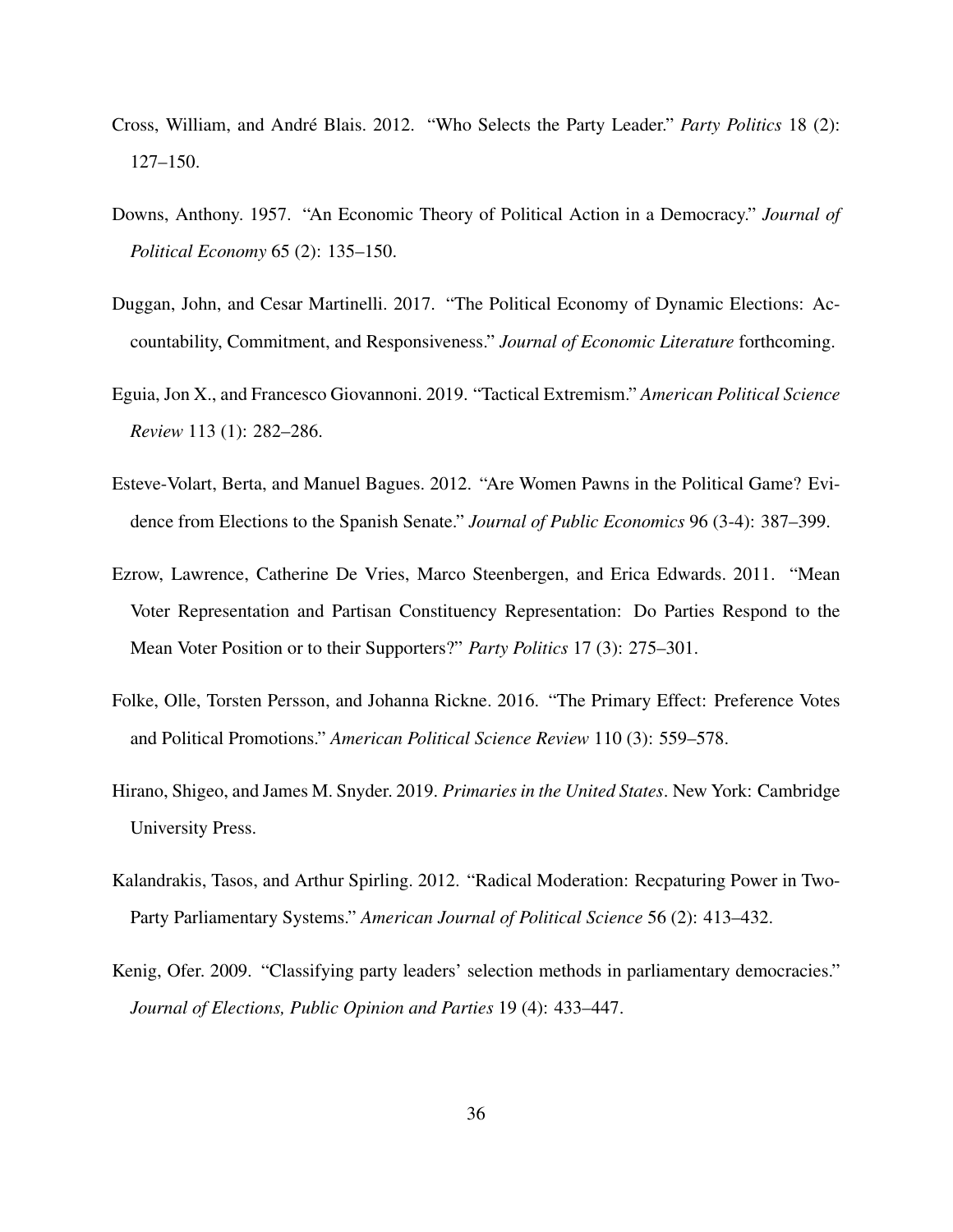- <span id="page-36-8"></span>Kenig, Ofer, Gideon Rahat, and Reuven Y. Hazan. 2013. "Leadership Selection Versus Candidate Selection in Parliamentary Democracies: Similarities and Differences." Working Paper, available at [https://ecpr.eu/Filestore/PaperProposal/](https://ecpr.eu/Filestore/PaperProposal/d730a6f6-7e80-4f6f-a3df-a0590f645d79.pdf) [d730a6f6-7e80-4f6f-a3df-a0590f645d79.pdf](https://ecpr.eu/Filestore/PaperProposal/d730a6f6-7e80-4f6f-a3df-a0590f645d79.pdf). Accessed 1 July 2019.
- <span id="page-36-1"></span>Kollman, Ken, John H. Miller, and Scott E. Page. 1992. "Adaptive Parties in Spatial Elections." *American Political Science Review* 86 (4): 929–937.
- <span id="page-36-9"></span>Laver, Michael, and W. Ben Hunt. 1992. *Policy and Party Competition*. London: Routledge.
- <span id="page-36-6"></span>Lehmann, Pola, Theres Matthieß, Nicolas Merz, Sven Regel, and Annika Werner. 2016. "Manifesto Corpus. Version: 2016b." Available at [https://manifesto-project.wzb.eu/](https://manifesto-project.wzb.eu/datasets) [datasets](https://manifesto-project.wzb.eu/datasets). Accessed 1 July 2019.
- <span id="page-36-2"></span>Lehrer, Ron. 2012. "Intra-party democracy and party responsiveness." *West European Politics* 35 (6): 1295–1319.
- <span id="page-36-7"></span>Lowe, Will, Kenneth Benoit, Slava Mikhaylov, and Michael Laver. 2011. "Scaling Policy Preferences from Coded Political Texts." *Legislative Studies Quarterly* 36 (1): 123–155.
- <span id="page-36-4"></span>McCurley, Carl, and Jeffery J Mondak. 1995. "Inspected by# 1184063113: The Influence of Incumbents' Competence and Integrity in US House Elections." *American Journal of Political Science* 39 (4): 864.
- <span id="page-36-3"></span>Meyer, Thomas M. 2013. *Constraints on Party Politics*. ECPR Press.
- <span id="page-36-5"></span>Pilet, Jean-Benoît, and William Cross. 2014. *The Selection of Political Party Leaders in Contemporary Parliamentary Democracies: A Comparative Study*. Routledge.
- <span id="page-36-0"></span>Schofield, Norman, and Itai Sened. 2005. "Modeling the Interaction of Parties, Activists and Voters: Why is the Political Center so Empty?" *European Journal of Political Research* 44 (3): 355–390.